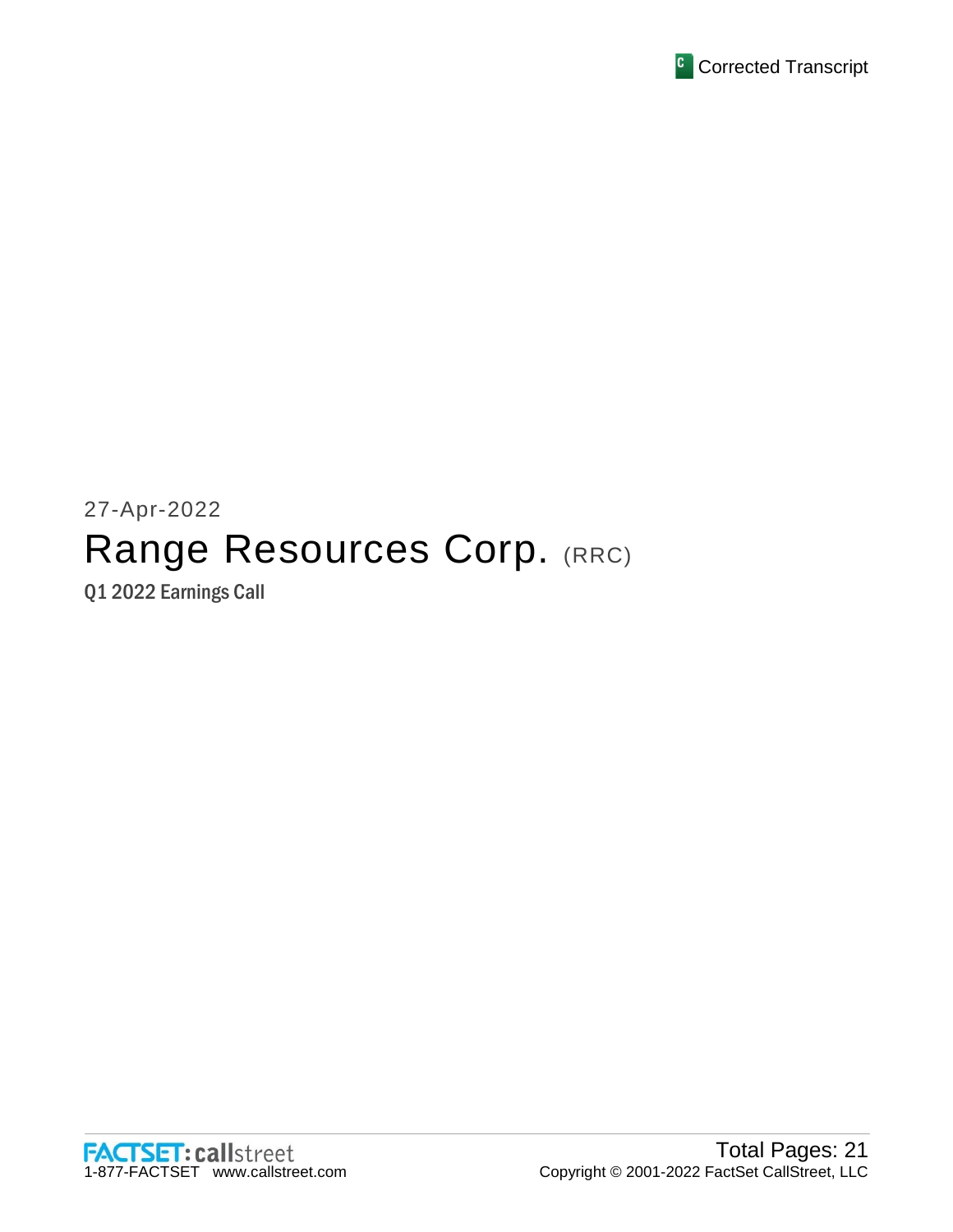# **CORPORATE PARTICIPANTS**

Laith Sando Vice President, Investor Relations, Range Resources Corp.

Jeffrey L. Ventura President, Chief Executive Officer & Director, Range Resources Corp.

Dennis L. Degner Chief Operating Officer & Senior Vice President, Range Resources Corp. Mark S. Scucchi Chief Financial Officer & Senior Vice President, Range Resources Corp.

Alan Engberg Vice President-Liquids Marketing, Range Resources Corp.

# **OTHER PARTICIPANTS**

Josh Silverstein Analyst, Wolfe Research LLC

Michael Scialla Analyst, Stifel, Nicolaus & Co., Inc.

John H. Abbott Analyst, BofA Securities, Inc. David Adam Deckelbaum Analyst, Cowen & Co. LLC

Arun Jayaram Analyst, JPMorgan Securities LLC

Noel Parks Analyst, Tuohy Brothers Investment Research

# **MANAGEMENT DISCUSSION SECTION**

**Operator**: Welcome to Range Resources First Quarter 2022 Earnings Conference Call. All lines have been placed on mute to prevent any background noise. Statements made during the conference call that are not historical facts are forward-looking statements. Such statements are subject to risks and uncertainties, which could cause actual results to differ materially from those in the forward-looking statements. After the speakers' remarks, there will be a question-and-answer session.

......................................................................................................................................................................................................................................................

......................................................................................................................................................................................................................................................

At this time, I would like to turn the call over to Mr. Laith Sando, Vice President-Investor Relations at Range Resources. Please go ahead, sir.

## Laith Sando

Vice President, Investor Relations, Range Resources Corp.

Thank you, operator. Good morning, everyone, and thank you for joining Range's first quarter earnings call. The speakers on today's call are Jeff Ventura, Chief Executive Officer; Dennis Degner, Chief Operating Officer; and Mark Scucchi, Chief Financial Officer.

......................................................................................................................................................................................................................................................

Hopefully you've had a chance to review the press release and updated investor presentation that we've posted on our website. We may reference certain of those slides on the call this morning. You'll also find our 10-Q on Range's website under the Investors tab, or you can access it using the SEC's EDGAR system.

Please note, we'll be referencing certain non-GAAP measures on today's call. Our press release provides reconciliations of these to the most comparable GAAP figures. For additional information, we've posted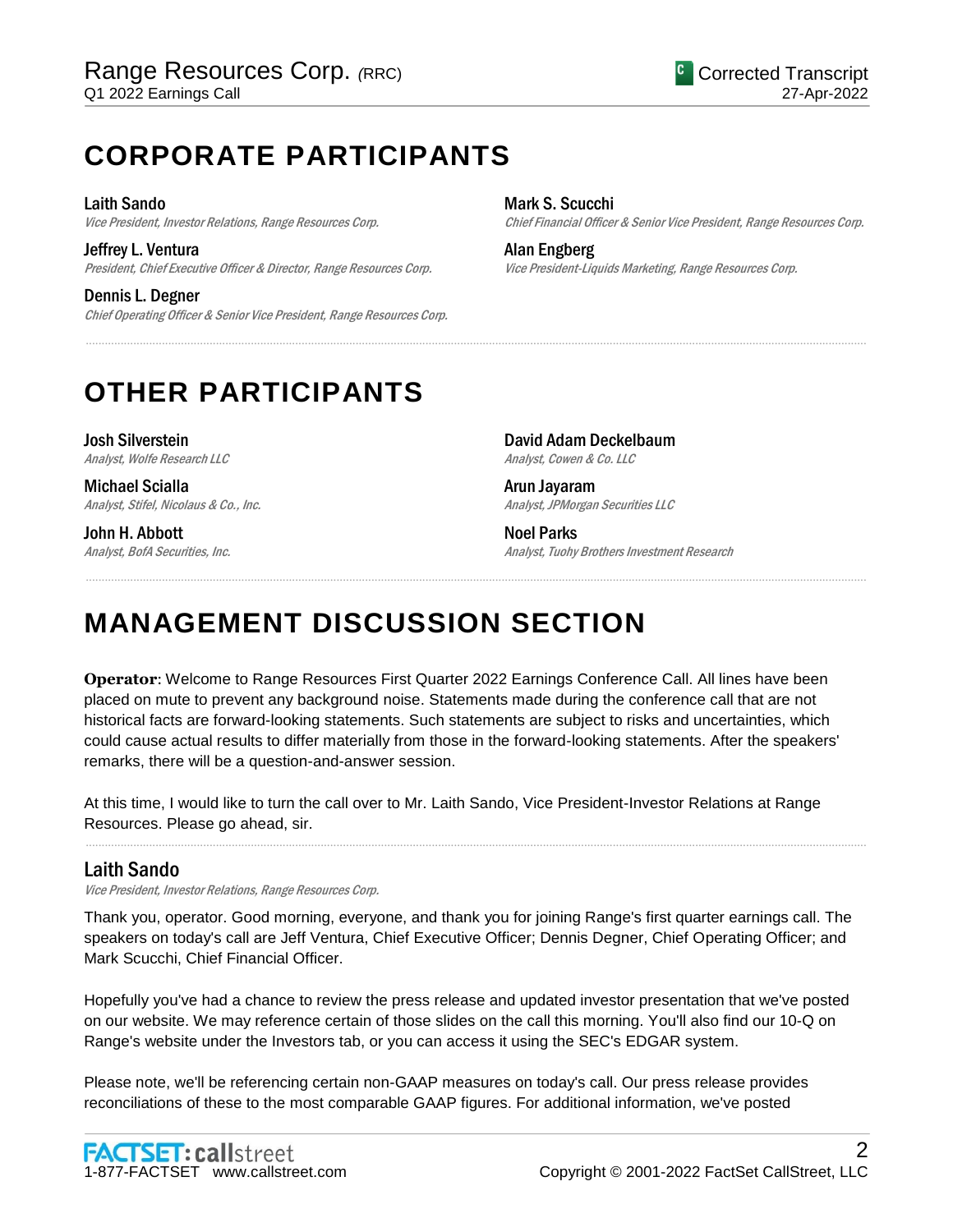supplemental tables on our website to assist in the calculation of EBITDAX, cash margins, and other non-GAAP measures.

......................................................................................................................................................................................................................................................

With that, let me turn the call over to Jeff.

### Jeffrey L. Ventura

President, Chief Executive Officer & Director, Range Resources Corp.

Thanks, Laith, and thanks, everyone, for joining us on this morning's call. Before discussing the successful first quarter Range had, I wanted to spend a few minutes on the global energy challenges that we're all witnessing and working through. Since our year-end call in February, commodity prices across the board have moved significantly higher, as supply has struggled to meet demand for varying reasons, ranging from longer-term capital underinvestment to supply chain issues and infrastructure challenges, some of which are driven by policy decisions in the United States and abroad.

The Russian invasion of Ukraine has resulted in the tragic loss of life and massive destruction of cities and infrastructure. And it has also exposed some of the flaws in energy policy that has miscalculated or ignored the physical realities of energy market fundamentals, while trying to achieve ambitious longer-term environmental goals.

Range pioneered the development of the Marcellus Shale over 15 years ago, and it's been an exciting and humbling experience to watch Appalachian shale production from the Marcellus and Utica/Point Pleasant grow from nothing to now producing over one-third of the nation's natural gas supplies, becoming the largest producing natural gas field in the world, and making the US the largest natural gas producer in the world. The result is natural gas prices in the US are significantly lower than natural gas prices in Europe and Asia.

Currently, US pricing is about 75% lower than prices abroad, creating a significant number of quality jobs, making US manufacturing more competitive, helping to keep the US utility bills lower than other countries, positively contributing to the US trade balance, generating tax revenues for governments, and providing energy security for our country.

In addition, the US has led the world in lowering CO2 emissions, primarily from the substitution of natural gas for coal and power generation, as natural gas has a 60% lower carbon footprint than coal. Despite this meaningful improvement in emissions by moving from coal to natural gas, we believe that much more can and should be done in the years ahead, both in our country and globally.

As we look forward, we see a world that desperately needs access to ethical, safe, secure, reliable, and abundant fuel sources, while at the same time being mindful of and continuing to prioritize the global move towards a lower carbon future. There's no shortage of independent third-party experts that believe Appalachian natural gas and NGLs should be a growing part of that Global Solution.

We believe that Appalachia will see increased in-basin demand and incremental takeaway projects in the years ahead; however, a more meaningful increase in natural gas supply will require the support from federal, state, and local governments to provide critical infrastructure in the form of pipelines, compression, and LNG terminals to get Appalachian natural gas to the end markets that need it.

We believe that the Marcellus and Utica/Point Pleasant shales have the ability to increase production meaningfully, and to be part of the global call on added LNG supplies from the United States. But the industry is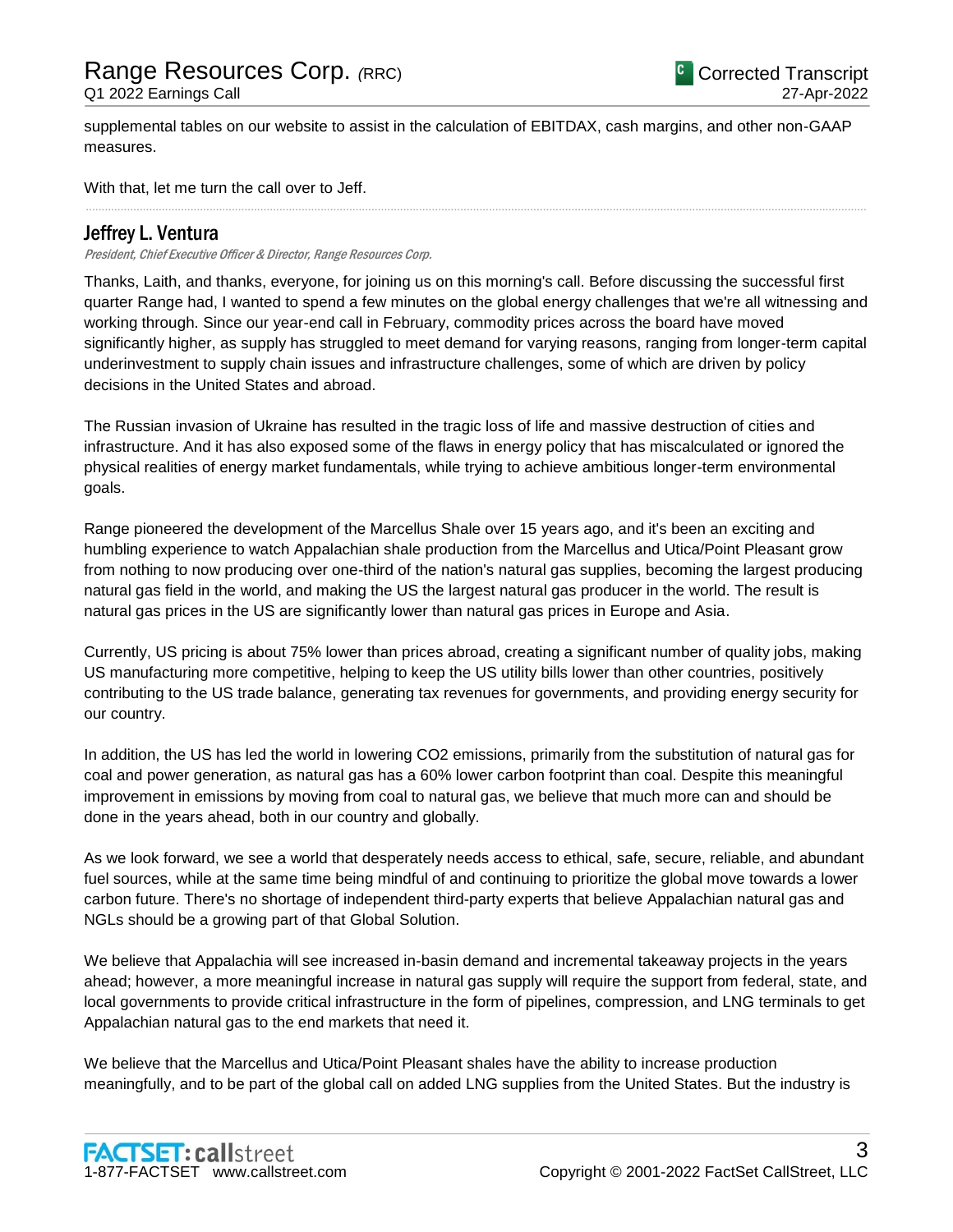currently hindered by a lack of additional infrastructure due to permitting delays, policy decisions, and rhetoric that discourages long-term capital investment in natural gas and natural gas infrastructure.

So, where does that leave Range today? We believe we have positioned the company for success in whatever commodity price and infrastructure scenario we find ourselves in this year, next year, and for the foreseeable future. As the most capital-efficient operator in the largest natural gas field in the world, we believe we sit at the low end of the global cost curve for natural gas.

Importantly, Range and other Appalachian producers also have an advantaged emissions intensity profile, given the prolific nature of the Marcellus, robust drilling standards, and a focus on operational efficiencies being applied on a daily basis. Longer-term, we see Range as being differentiated amongst producers given our operational expertise, robust multi-decade core inventory, and access to markets outside of Appalachia.

I believe the financial and operational results of the most recent quarter reflect those advantages as we've made steady progress on our key objectives for 2022: enhancing margins through thoughtful marketing and a focus on cost; completing our drilling program safely, within budget, and with peer-leading capital efficiency, bolstering our balance sheet with absolute debt reduction, and returning capital to shareholders.

Operationally, Range successfully delivered on our first quarter development plans, with production coming in slightly better than expected and capital spending of \$117 million, or approximately 25% of the full year budget; putting us on track with our full year guidance of \$460 million to \$480 million. Dennis will provide some additional details on the quarter in a minute, but we're off to a great start.

Looking at margins, starting with price; Range delivered a premium natural gas differential in the first quarter, as we weathered daily price volatility with thoughtful marketing and balanced deliveries to multiple end markets. Range's natural gas liquids production also received a premium to Mont Belvieu equivalent price, coming in at over \$40 per barrel, or greater than \$6 per mcfe.

Overall, Range received \$5.63 per mcfe in the first quarter for its aggregate production. This represents a premium of over \$0.74 over Henry Hub natural gas prices, something that's unique when compared to pure dry gas producers in Appalachia, the Haynesville, and other natural gas plays.

As a result, we realized the highest quarterly cash flow per share and free cash flow in company history, a trend we expect to continue throughout this year. This record free cash flow is being directed towards absolute debt reduction and capital returns we announced in February, including a base dividend to begin later this year, and a \$500 million share repurchase program.

We were comfortable making an announcement in February, when commodity prices were much lower, because of our competitive cost structure and peer-leading maintenance capital requirements that provide us a solid foundation for generating truly sustainable free cash flow through the cycles.

The meaningful improvement in commodity prices over the last two months has simply allowed us to accelerate our absolute debt reduction, while simultaneously repurchasing shares of what we believe is a fraction of the underlying value of the business, particularly with long-term commodity prices re-rating higher as the call for US natural gas becomes more evident globally.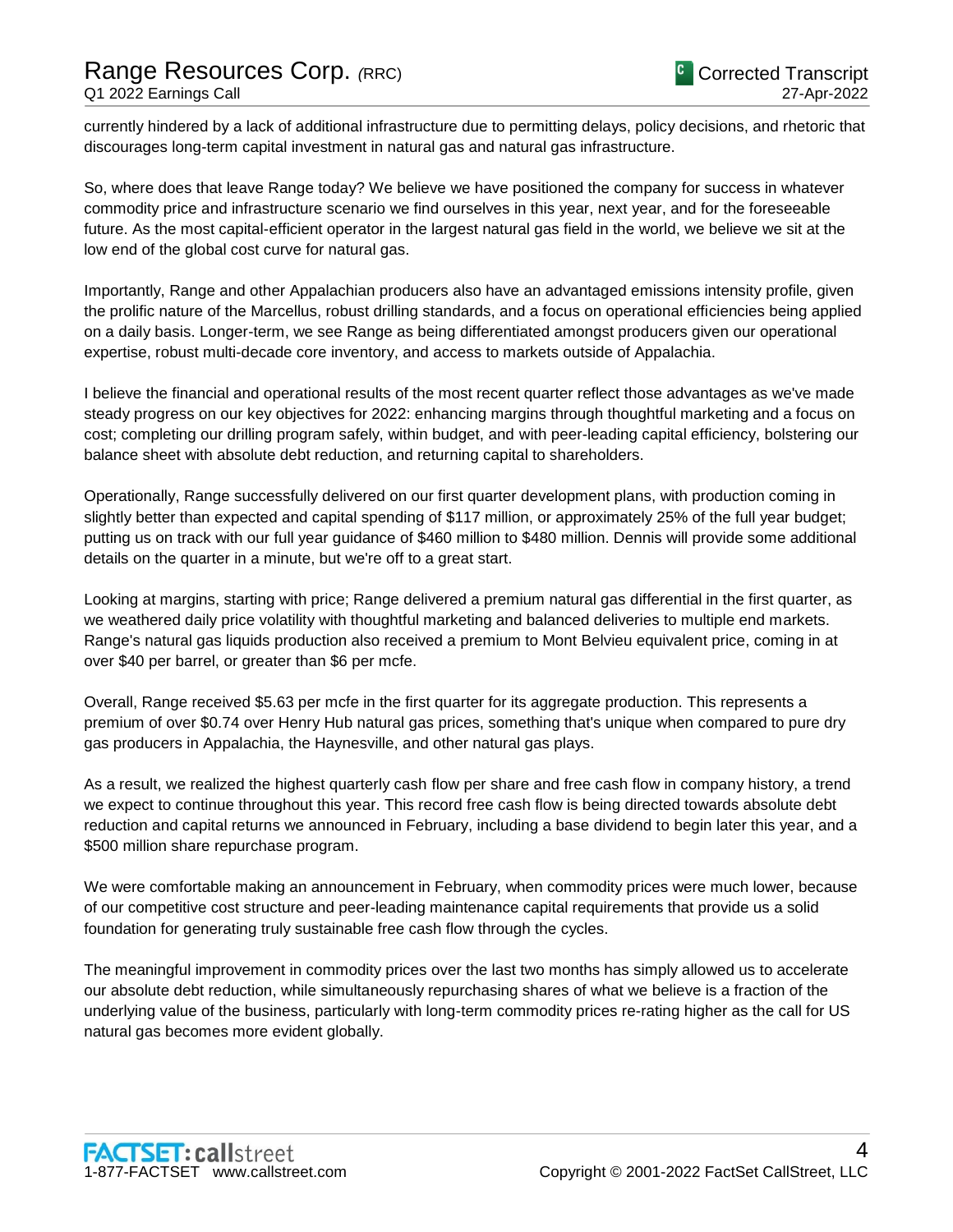We have discussed our long-term balance sheet target of \$1 billion to \$1.5 billion in absolute debt. It now appears that we can achieve this financial objective by early next year at current strip pricing, while simultaneously funding the base dividend and share repurchases.

While Range's stock price has moved materially higher over the last two years, we believe the buyback program continues to represent a compelling investment of our capital, as we still trade at a substantial discount to the underlying value of our reserves and resource base under what we believe are conservative mid-cycle pricing assumptions and development plans. While we run various NAV scenarios in addressing company valuation, we can point to Range's proved reserve valuations at year-end 2021 as a proxy for the value of a portion of our inventory. At year-end 2021 strip pricing, the PV10 of Range's proved reserves was \$12.7 billion.

For context, after backing out year-end net debt balances, this PV10 equated to approximately \$40 per share. Based on more recent strip pricing, that valuation is well north of \$60 per share. And, as many of you are aware, the SEC definition of proved reserves only allows for five years of development; and beyond this five-year window, Range has thousands of additional core Marcellus wells. Simply put, we don't believe this significant resource value is currently reflected in Range's share price, presenting Range the opportunity to create meaningful long-term per share value for our equityholders through our buyback program.

Before turning it over to Mark and Dennis, I'll reiterate something I mentioned on our last call, which is that I truly believe Range is in the best position in the company's history. As the world continues to move towards cleaner, more efficient fuels, natural gas and NGLs will be the affordable, reliable, and abundant supply that help to power our everyday lives, while also helping billions of others improve their standard of living and reducing their reliance on coal and other more carbon-intensive fuels.

We believe Appalachian natural gas and natural gas liquids are well-positioned to meet that current and future demand. And within Appalachia, Range will be among those leading the charge on emissions intensity, capital efficiency, and transparency, which are all core to generating sustainable long-term value for shareholders. Range has derisked a massive inventory of high-quality wells in the Marcellus, measured in decades, and translated that into a business capable of generating free cash flow through the cycles.

Underpinning this business is the low sustaining capital requirements that Range enjoys, reflected in our peerleading drill and complete spending per mcfe, which allows us to weather potential service cost inflation better than most, and generate healthy margins. At the same time, Range's balance sheet is in the best shape in company history, with rapid improvements continuing in the coming months.

With significantly lower absolute debt, Range will be even more resilient when we see the next cycle. That said, with favorable fundamentals for natural gas and natural gas liquids today and for the foreseeable future, Range is well-positioned to generate healthy returns on and returns of capital to shareholders.

......................................................................................................................................................................................................................................................

I'll now ask Dennis to cover operations.

### Dennis L. Degner

Chief Operating Officer & Senior Vice President, Range Resources Corp.

Thanks, Jeff. A little over two months ago during our prior earnings call, we kicked off the year by describing our 2022 plan; with a continued focus on capital-efficient operations, along with safety and environmental performance that work hand in glove to achieve our overall objectives this year. The results we'll discuss today clearly reflect that our program is off to a solid start and on track to deliver on this year's objectives.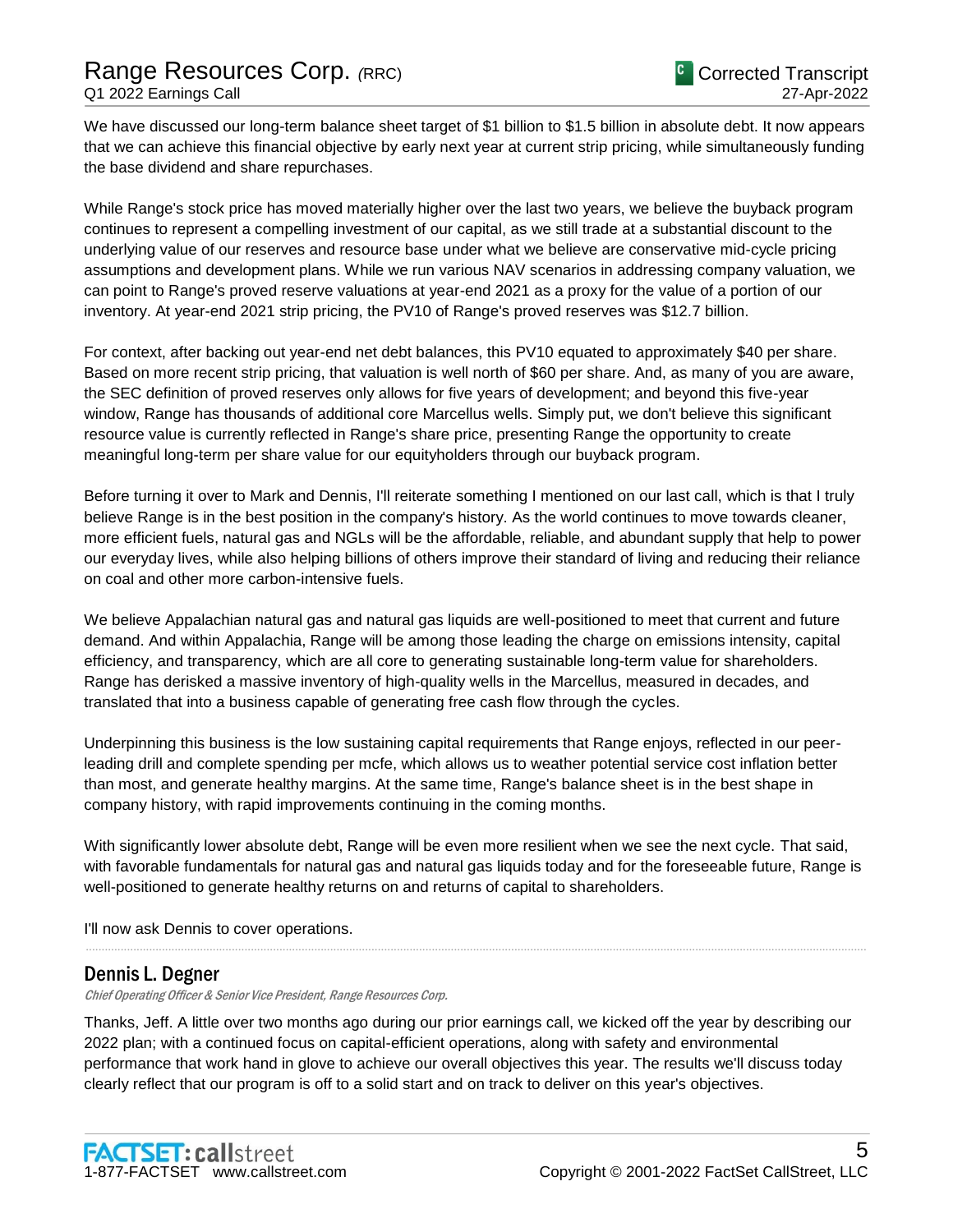# Range Resources Corp. *(*RRC) Q1 2022 Earnings Call

Focusing in on our first quarter operations, capital spending came in at \$117 million, or approximately 25% of the 2022 program budget. We increased activity throughout the first quarter to a level consisting of three horizontal drilling rigs, two top-hole rigs utilized to drill the shallower vertical section, and two frac crews. This level of activity is scheduled to continue during the second quarter before tapering off later this year, and puts us on track with our capital guidance of \$460 million to \$480 million for 2022.

This front-loaded activity approach is consistent with the past several years and results in a higher number of wells turned to sales in late Q2 through the second half of this year, driving higher second half production and putting us on track for our annual production guide of 2.12 to 2.16 Bcf equivalent per day.

In the first quarter, production came in at 2.07 Bcf equivalent per day, as strong field runtime helped offset some of the weather-related impacts associated with Winter Storm Landon in early February. We expect production in the second quarter to be slightly lower than the first quarter average, given the planned midstream maintenance we talked about on our last earnings call; though we plan to exit Q2 at approximately 2.15 Bcf equivalent per day and, as mentioned, production is expected to increase further across the second half of the year, putting us on track to deliver our full year production of 2.12 to 2.16 Bcf equivalent per day.

Shifting to our operational highlights; in Q1, 13 wells were drilled in our dry and wet acreage positions, while returning to pads with existing production on three of the four pad sites. Of the 13 wells drilled, 12 of them were in Southwest Pennsylvania, with 1 in Northeast PA. The Q1 wells had an average lateral length of more than 13,200 feet, which is a 13% increase versus the same time period 2021. This was driven by three wells with lateral lengths that averaged more than 18,000 feet, placing them in the top 15 longest laterals in Range's Marcellus program history.

We've touched on the importance of being repeatable on prior calls, and drilling long laterals is one of many components to this success factor. Drilling long laterals provides capital and operational efficiencies, particularly when using existing pads and infrastructure; while at the same time, reducing our overall environmental footprint. This results in our continued leadership and capital efficiency in Appalachia, whether measured on drilling cost per foot or maintenance capital per mcfe.

As an example, in the face of inflationary cost impacts during the first quarter, the efficiency gains from our long laterals drilled during this timeframe enabled the team to reduce drilling costs by 4% on a per-foot basis when compared to the first quarter of 2021.

For completions, 15 wells were completed during the quarter. Overall, the team completed just under 1,000 frac stages, while setting a first quarter completions efficiency record by averaging over 8.5 frac stages per day. During our previous call, we mentioned an emerging step-change in our efficiencies attributed to new surface equipment and procedures. As an update, in February of this year, the completions team pumped a record 16 stages in a day with a single frac crew, while utilizing this new equipment and procedure.

This type of improvement shows the team's creativity and commitment to improving our frac stages per day as we move forward, further reducing our program cycle time and reducing cost. This is just one of many examples where our teams continually look to implement new technologies and process improvements to achieve our higher operational and capital efficiencies.

Recently, you may have seen an announcement regarding a contract extension for an electric frac fleet for future Range activity. The extension was signed during the first quarter for the latest generation equipment configuration for deployment in Q4 this year. The new fleet has a considerably smaller footprint, which will improve operations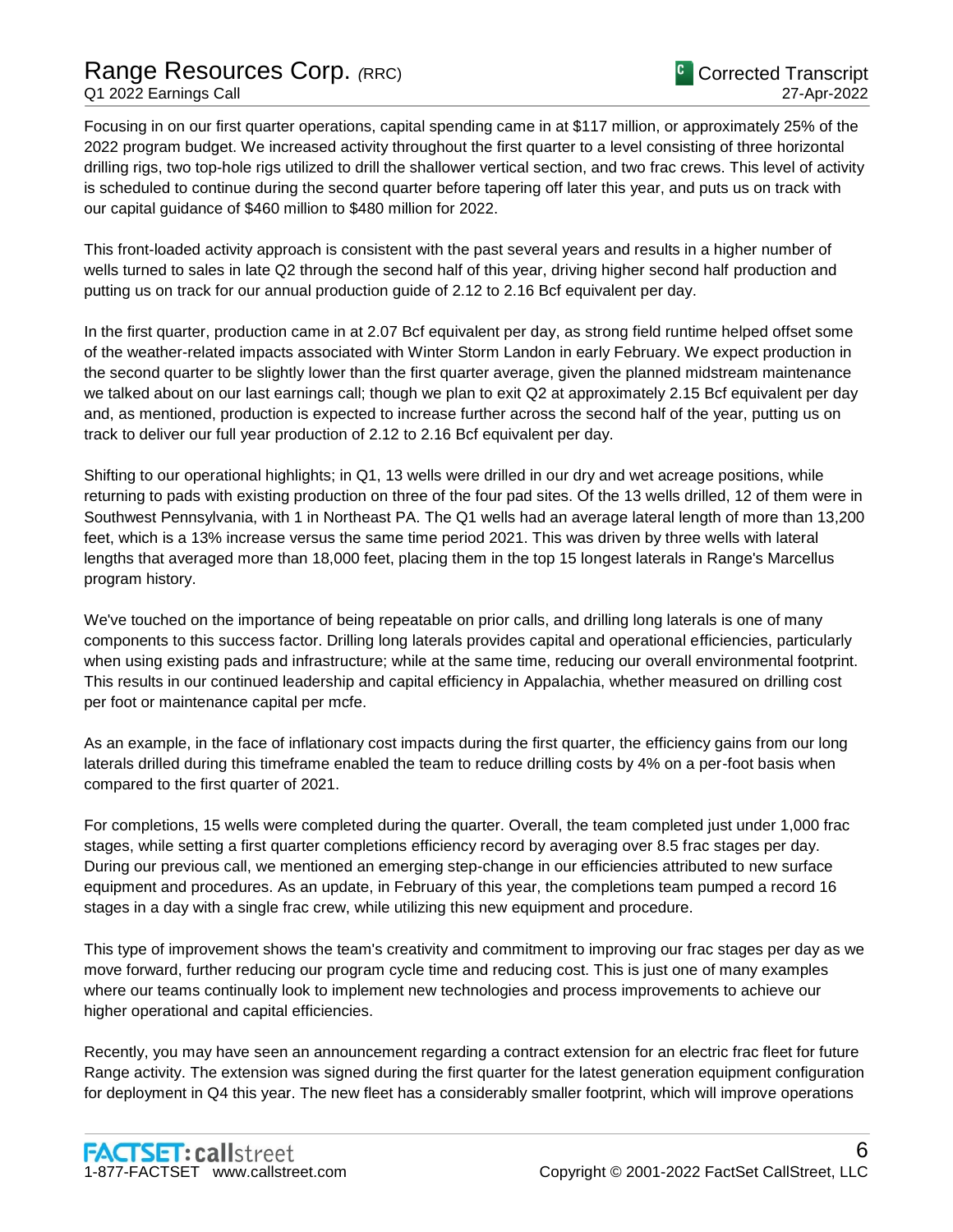as we continue our strategy of returning to pads with existing production, a key component in our development plan.

This fleet will also play a role in Range's continued ESG efforts by minimizing emissions, all while generating power from clean burning natural gas from Range's assets. We look forward to continuing our partnership in collaboration with our service partners to achieve our mutual long-term goals.

Water operations continue to capture savings from our water recycling program during the first quarter. In excess of 1 million barrels of third-party produced water was utilized, which reduced overall completion costs for the quarter by nearly \$3 million. The water logistics software deployed a year ago allowed Range to plan for reduced water tank levels in the field prior to winter storms, and prevented unnecessary impacts to production.

Cross-departmental communication, adaptive scheduling, and technology-focused cost reduction efforts allowed Range production to continue to flow uninterrupted and continue the trend from 2021, which saw Range generate \$13 million in water savings across the year; again, further demonstrating the durable and repeatable nature of our operational and capital efficiencies, one of the many advantages of having a large blocky acreage position.

And lastly, lease operating expense for the first quarter finished at just under \$0.11 per mcf equivalent, with winter operations putting us at the high end of guidance as expected.

Before moving to marketing, I'd like to briefly touch on service costs. We continue to monitor changes to the global and domestic supply chains, making adjustments as needed. Although we've seen commodity cost increases in areas such as fuel, steel, and sand, we have mitigated our exposure where possible, by taking proactive steps such as securing our 2022 tubular goods and by entering into the previously discussed frac fleet contract extension which will commence on November 1st. We will continue to watch the supply chain landscape and adjust our plan as necessary.

I do think it's worth providing some context to the inflation discussion though, as Range's low base decline and peer-leading well costs serve as a hedge against service cost inflation. For context, our maintenance capital program of \$460 million to \$480 million for 2022 works out to approximately \$0.60 per mcfe of production. This is the lowest in Appalachia, and is a fraction of what you'll find in higher cost, higher decline basins such as the Haynesville. So, to the extent that there are inflationary pressures that continue beyond this year, Range is wellpositioned to manage through it, and should be advantaged versus other E&P companies.

Shifting over to marketing; ethane exports from the US were strong in the first quarter and were estimated to be 27% above the five-year average, while domestic demand was 17% higher year-on-year. Together, these fundamentals helped push Mont Belvieu ethane prices 29% higher through the first quarter. This backdrop, coupled with Range's diverse portfolio of NGL contracts, drove a \$0.74 per barrel premium to Mont Belvieu for the quarter, and Range's absolute pre-hedge NGL price increased to more than \$40 per barrel.

Additional domestic ethane demand, such as the shale cracker in Appalachia is expected to come online this summer, while existing facilities will restart following maintenance. This growing demand is expected to support ethane price versus natural gas.

Domestic propane inventory is at historic low levels, which coupled with several periods of cold weather, boosted Mont Belvieu propane prices nearly 28% during the first quarter. Butane price performance was similar, rising 21% across the quarter on strong domestic demand for gasoline blending plus export demand that was 70,000 barrels per day, or 28% above the five-year average level.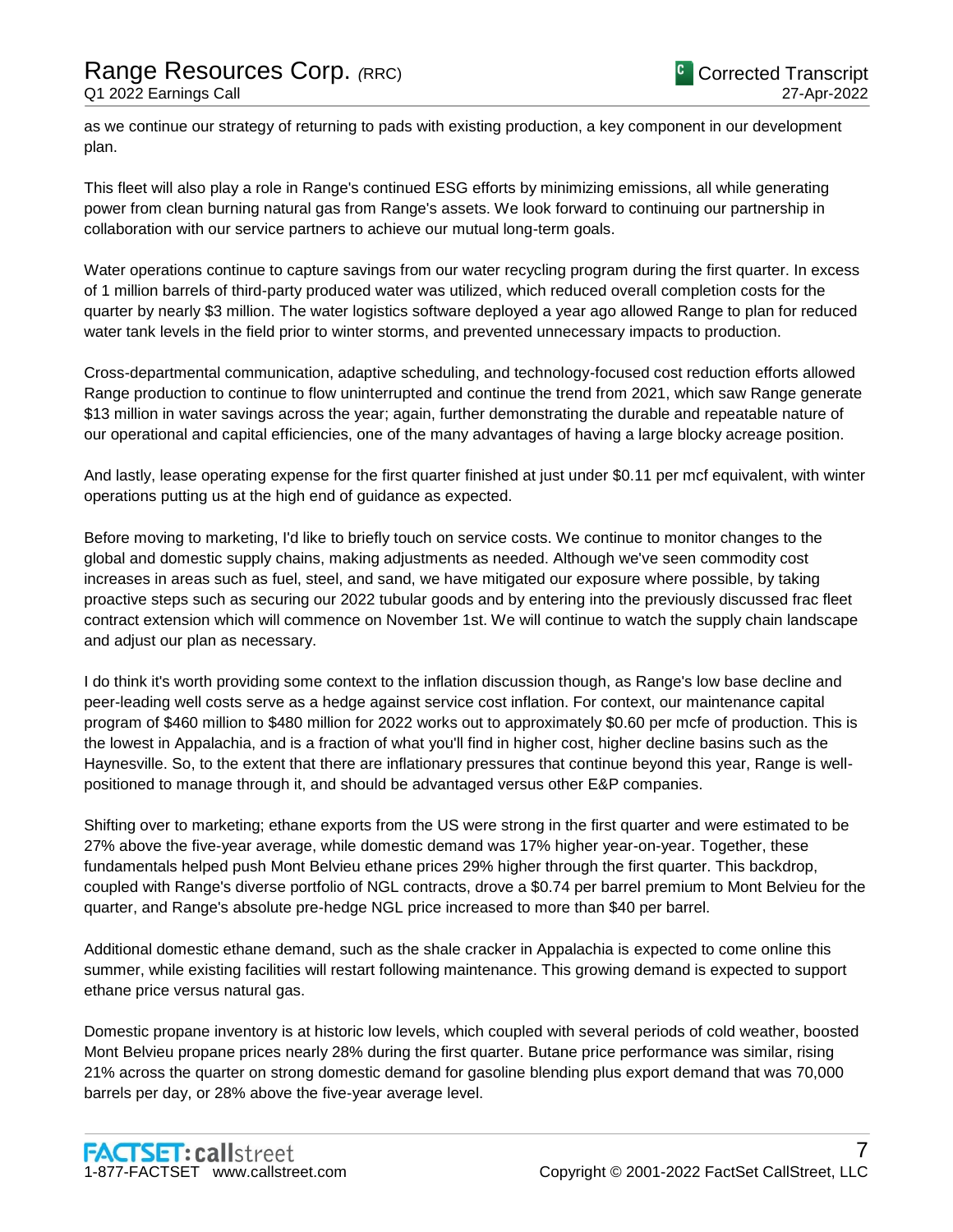Looking ahead to the balance of 2022, Range expects strong demand for US LPG exports to European and Mediterranean markets, as customers in those regions look to diversify their supply. Range is well-positioned to meet this demand using our export capacity at the Marcus Hook terminal near Philadelphia.

The ongoing strength in export demand will present a challenge to domestic buyers as they work to refill storage levels from historically low levels, supporting Mont Belvieu pricing through the summer and setting up for another bullish winter for the 2022/2023 season. This continued strengthening of NGL outlook and price realizations further supports our 2022 NGL guidance range of \$0 to \$2 per barrel premium relative to the Mont Belvieu Index.

For our natural gas marketing efforts, in Q1, Range reported a natural gas premium of \$0.03 above NYMEX, including basis hedging, and a \$0.17 differential improvement versus the first quarter of 2021; underpinning Range's realized natural gas price of \$4.92 was stable production levels across Appalachia, exports from LNG reaching 13 Bcf per day, Mexican exports exceeding 6 Bcf per day, and winter heating degree days within 2% of the 10-year average. This resulted in below-average storage levels, Q1 daily pricing near \$5 per MMbtu, and record cash margins for the company.

Before turning it over to Mark, I'd like to briefly touch on our environmental and safety performance. For 2021, Range's greenhouse gas emissions equated to approximately 0.26 CO2 equivalent per mmcf equivalent, a level within 10% of the prior year, and placing Range at the low end of emissions intensity on a global basis.

Looking at water recycling, Range once again recycled over 100% of our produced water, while utilizing production water from other operations in the area. And for safety, we continue to see training and hazard identification pay dividends with no Range employee OSHA incidence in the past six months and only one in the past two years. We look forward to sharing more details on these as well as other accomplishments in our upcoming corporate sustainability report slated for release this summer.

In summary, our operations and marketing updates today continue to reflect our dedication to efficient operations, capital discipline, and deployment of new technology to deliver on our most capital-efficient program. We look forward to future updates on these key areas in the future quarters ahead.

......................................................................................................................................................................................................................................................

I'll now turn it over to Mark to discuss the financials.

## Mark S. Scucchi

Chief Financial Officer & Senior Vice President, Range Resources Corp.

Thanks, Dennis. In the first quarter, the Range team delivered on stated objectives, pursuing our mission to realize the value of Range's world-class, world-scale asset base, paired with a balance sheet fit-for-purpose to consistently deliver value to shareholders over a multi-decade inventory life.

It was a busy quarter with substantial progress across much of the business. Cash flow from operations reached \$489 million, which funded net debt reduction of approximately \$250 million after early debt redemption costs, capital expenditures of roughly \$117 million, and reinitiation of our share repurchase program, acquiring 600,000 shares in the month of March.

We've been focused on absolute debt reduction for several years; and as of quarter-end, we have reduced debt net of cash by over \$1.7 billion since 2018. As noted on the year-end call, we believe that a prudent and competitive debt level for the company going forward will be in the \$1 billion to \$1.5 billion area, which is achievable at strip pricing in early 2023.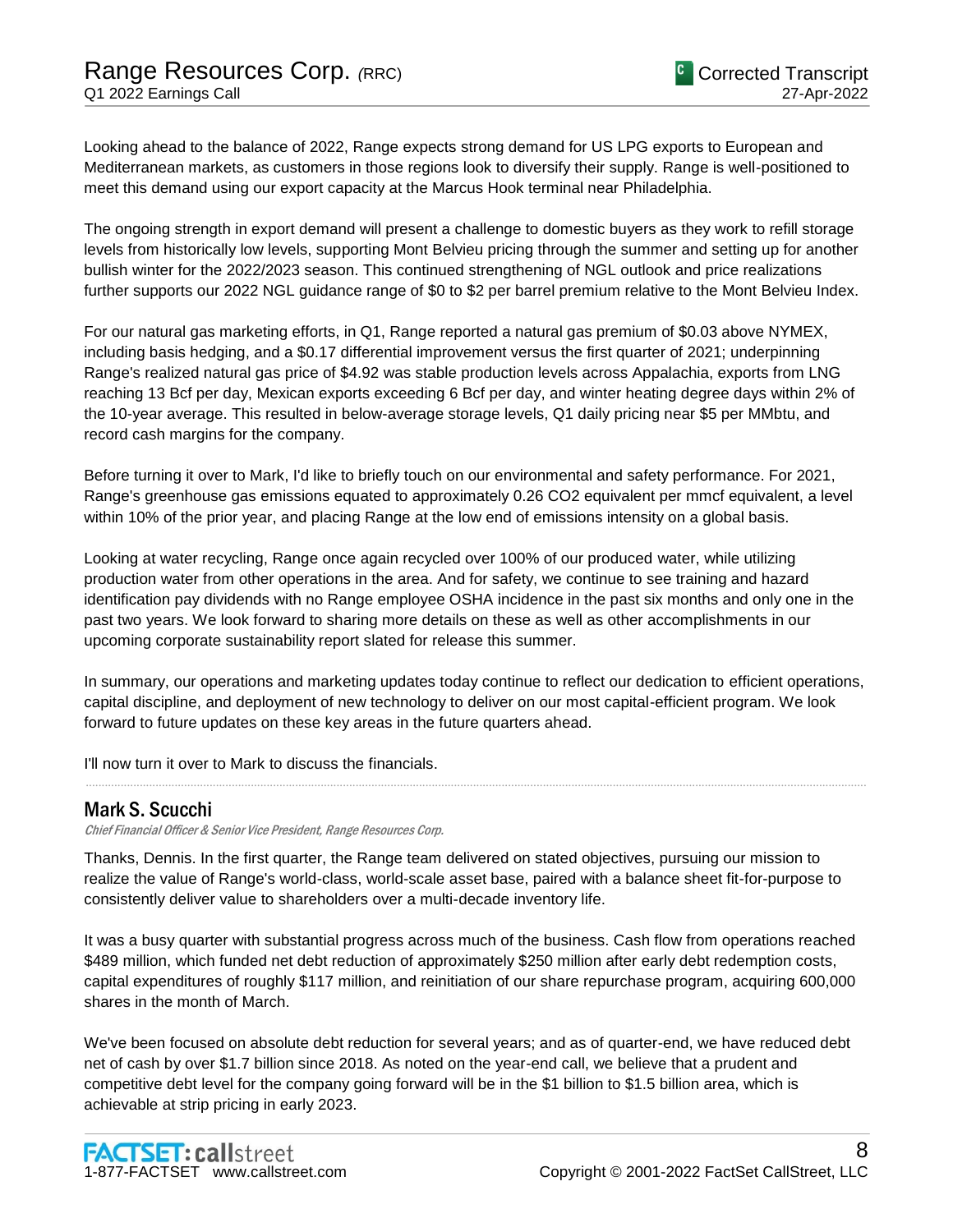With clear line of sight to target debt levels and quarter-end net debt-to-EBITDAX of 1.6 times with rapid additional deleveraging in coming quarters, we're able to execute both debt reduction and our return of capital program. These two objectives, a pristine balance sheet and competitive shareholder returns, are not mutually exclusive; they are integral parts of our overall capital allocation strategy and can be executed in tandem.

We have consistently described a waterfall of our reinvestment of cash flow. First, maintenance CapEx in order to utilize infrastructure and maximize margins. Second, debt reduction towards target levels. Third, return of capital to shareholders. And fourth, growth CapEx when appropriate. It's important to note that this hierarchy entails flexibility to allocate based on highest overall returns to the company and its shareholders. With Range's leading full cycle costs, margins are strong, generating significant free cash flow that will support even greater flexibility and the use of free cash flow focused on risk-adjusted returns-driven capital allocation.

Taking a closer look at the first quarter results, cash flow of \$489 million was driven by planned production levels, achieving strong pre-hedge realized prices of \$5.63 per mcfe compared to \$3.20 first quarter last year. This realized unit price is \$0.74 above NYMEX Henry Hub driven by improved natural gas, natural gas liquids, and condensate pricing.

During the first quarter, NGL price per barrel pre-hedge reached just over \$40 per barrel or in excess of \$6.60 on an mcfe basis. Range's diversified portfolio of transportation capacity and customer contracts supported differentials such that the total per unit price received by Range remains a premium to Henry Hub natural gas and Mont Belvieu NGLs.

Hedged cash margins per unit of production expanded to \$2.65, up 156% compared to first quarter last year. Range's margins benefited from higher prices through a combination of careful hedging and continued focus on cost and efficiency. The change in total cash unit costs in the first quarter compared to the prior year primarily relates to processing costs, which are linked to NGL prices, with minor variations in other line items offsetting.

While line items such as LOE and G&A continued near multi-year lows, further savings in interest expense will result from continued absolute debt reduction and the refinancing transactions completed in the first quarter. The refinancing transaction executed in January reduces annualized interest expense by greater than \$40 million, or \$0.16 in cash flow per share, with further significant interest savings from retirement of upcoming debt maturities.

Cash balances of \$113 million at quarter-end, combined with continued free cash flow and an undrawn revolving credit facility, provide ample liquidity to redeem at par senior notes maturing in 2022 and 2023. Additional balance sheet enhancements were completed in early April, with the execution of a new five-year revolving credit agreement. The elected borrowing base remains at \$3 billion with lender commitments of \$1.5 billion, rightsizing the facility given Range's expected cash flow, cash balances, and manageable debt maturity profile.

Successful first quarter results, combined with a positive view of opportunities for Range going forward, further support our confidence in the return of capital program announced on the last call. We continue to expect to reinitiate the cash dividend in the second half of this year at an annualized \$0.32 per share.

Further, we have already begun repurchasing shares under the current aggregate \$500 million authorization. We continue to believe the repurchase program is an attractive investment opportunity given the significant gap between the value of Range's inventory and production versus current share price.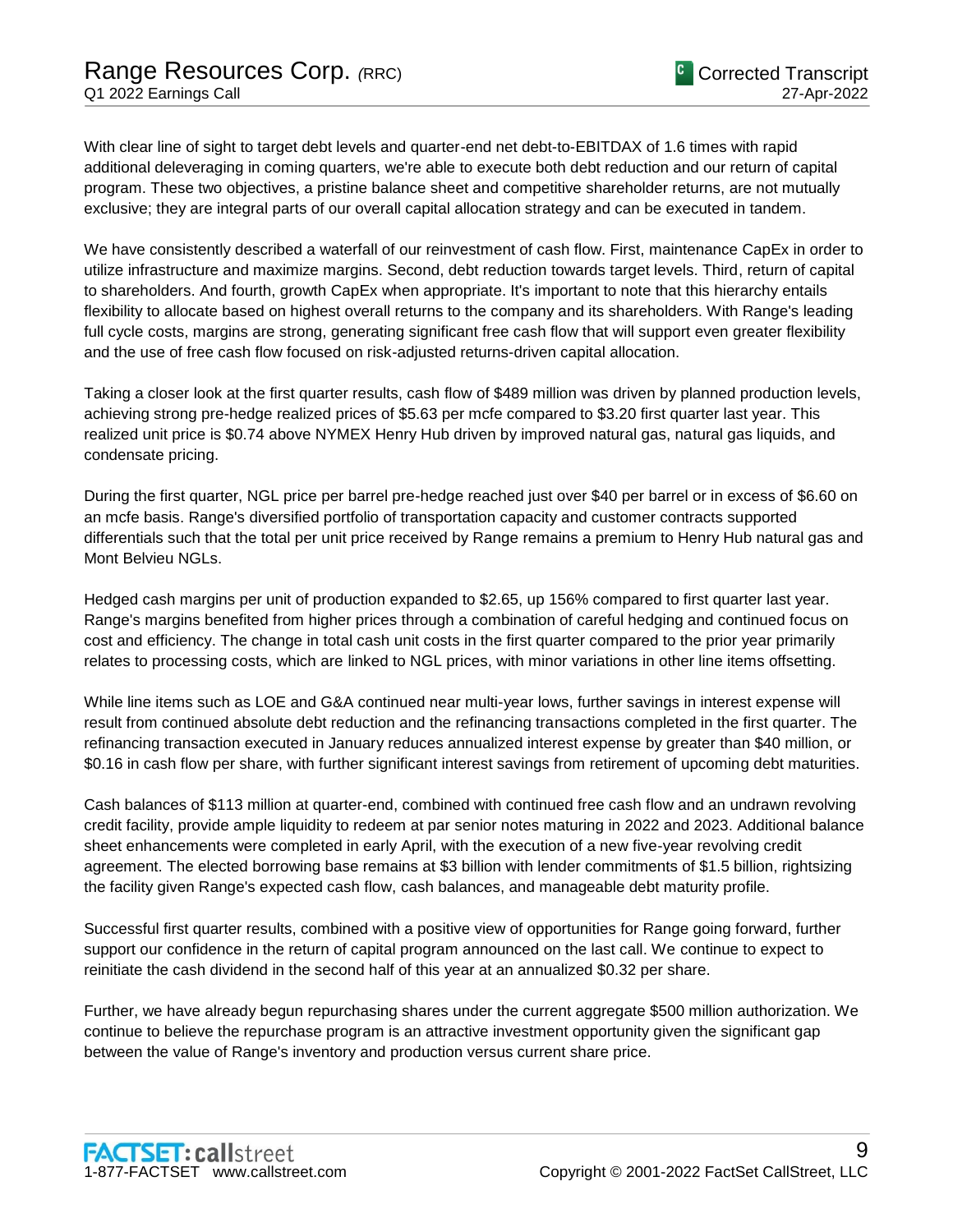PV10 of proved reserves at recent strip pricing equates to over \$60 per share net of debt. Using proved reserves in this rough valuation ignores the significant incremental value of inventory beyond SEC proved reserves. We'll remain flexible and adapt to market conditions, project returns, and prudent reinvestment with this expanded repurchase program, providing additional scale to a compelling option for use of free cash flow.

Hard work, focused, and swift but precise adjustments to our business plan without veering from our core objectives are demonstrating the value of Range's portfolio and business. Patience and diligence allowed early returns of capital to come in the form of debt reduction and share repurchases. Now, continued returns of capital are planned as we work to narrow the gap between share price and intrinsic value of per share exposure to what we believe is the largest portfolio of quality inventory in Appalachia. We seek to continue this trend of disciplined value creation for our shareholders.

......................................................................................................................................................................................................................................................

......................................................................................................................................................................................................................................................

Jeff, back to you.

## Jeffrey L. Ventura

President, Chief Executive Officer & Director, Range Resources Corp.

Operator, we'll be happy to answer questions.

# **QUESTION AND ANSWER SECTION**

**Operator**: Thank you, Mr. Ventura. The question-and-answer session will now begin. [Operator Instructions] Our first question comes from the line of Josh Silverstein with Wolfe Research. Your line is open. ......................................................................................................................................................................................................................................................

### Josh Silverstein

**Josh Silverstein**<br>Analyst, Wolfe Research LLC

Hey thanks. Good morning, guys. You're at about \$2.5 billion of gross debt as of March 31 and, based on the forward outlook to be – or your target to be at \$1 billion to \$1.5 billion of gross debt, how are you utilizing the \$1.4 billion of free cash flow at strip? I imagine you're probably trying to take out the \$750 million of notes next year, but how do you look at the remainder of that cash balance?

......................................................................................................................................................................................................................................................

### Mark S. Scucchi

Chief Financial Officer & Senior Vice President, Range Resources Corp.

Sure. Good morning, Josh. This is Mark. So, you're right; strong prices have taken what was a very compelling forecasted free cash flow earlier this year, and bumped it by another \$1-billion-plus over the next couple of years. So, with that, we can achieve the balance sheet sooner than was previously forecasted.

So, in the near-term, the 2022s will be redeemed in May at par. The 2023 notes can be redeemed at par in December. So, as we roll forward, we are likely, I would say, to hit the absolute debt levels in early 2023. Sitting here at 1.6 times leverage today, clearly within a month or two, we're well within the relative leverage ratio we want to be in. But in absolute terms, easily based on the current strip pricing, able to achieve absolute debt levels in early 2023.

So, what that does is it gives us greater flexibility in how we want to use that incremental free cash flow. Slide 14, we highlight the – we're labeling excess free cash flow optionality around executing our existing return of capital program and potentially the forms that may take in the future. But just to circle back, this return of capital program,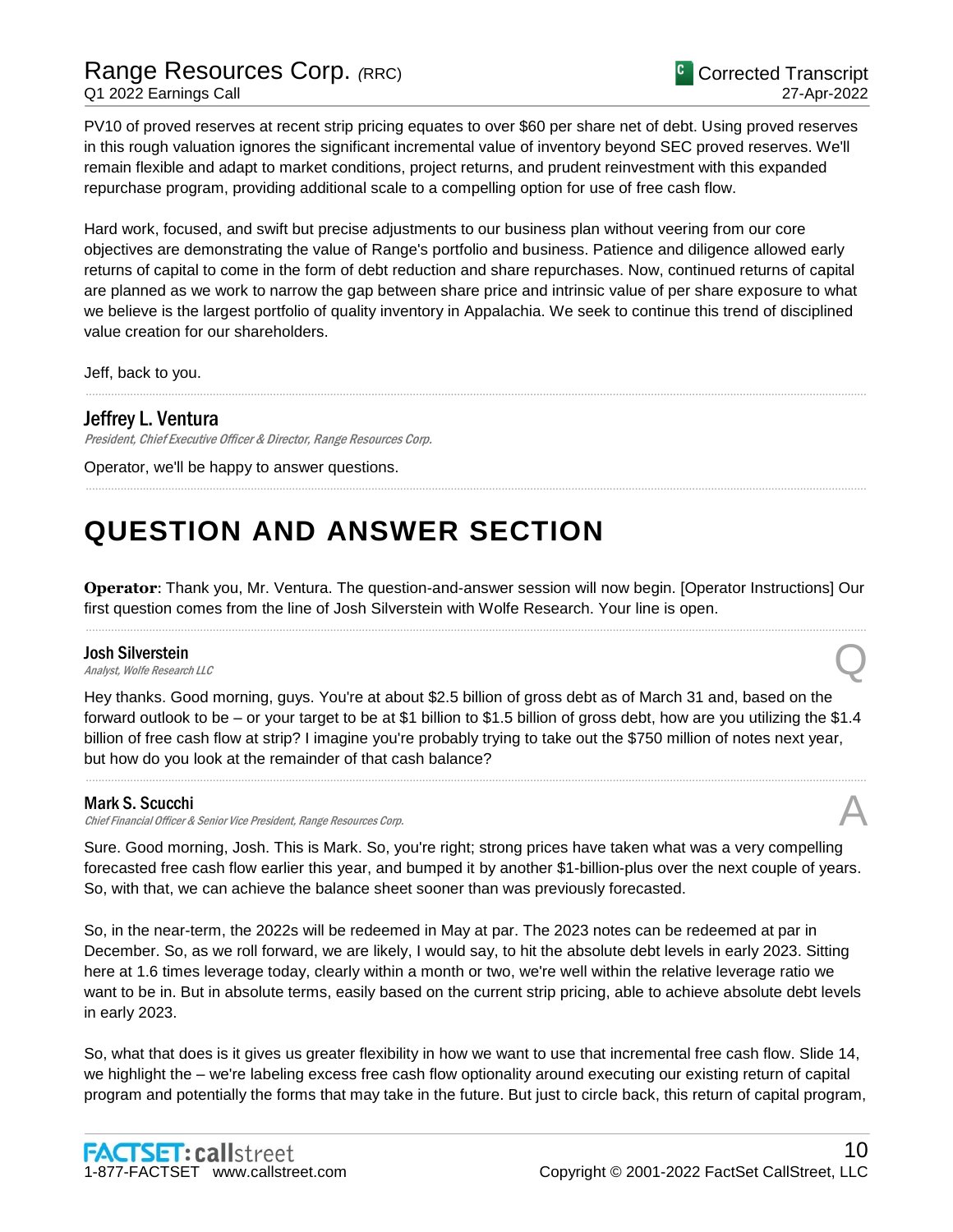the application of our free cash flow, is really just a continuation of what we've been doing largely for the last four, five years in reducing debt; down in aggregate \$1.7 billion or more to-date.

We bought back to-date 10.6 million shares. We've focused on improving the balance sheet while creating value for shareholders. So, in the near-term, cash flow easily meets debt maturities and gives us a lot of choices on return of capital program.

......................................................................................................................................................................................................................................................

### Josh Silverstein

**Josh Silverstein**<br>Analyst, Wolfe Research LLC

Got it. And just on the buyback as well; obviously, there's a pretty strong kind of 15%, 20% free cash flow yield at strip next year. Are you thinking about your yield at that level when thinking about the buyback; or are you looking at prices at a lower level, and then comparing that to what the stock is?

......................................................................................................................................................................................................................................................

### Mark S. Scucchi

Chief Financial Officer & Senior Vice President, Range Resources Corp.

Yeah. I think we triangulate using a number of different valuations. We, of course, run NAV. We look at simplistically proved reserves and the value. I think that's a decent yardstick or at least a gut check on valuation. We look at relative value of other investment opportunities just in terms of overall market. But what it comes down to is that, given the sheer scale of Range's inventory, there is what we believe to be such a significant gap that repurchasing shares is just such a compelling opportunity that, that's the primary focus of the return of capital program.

......................................................................................................................................................................................................................................................

### Josh Silverstein

**Josh Silverstein**<br>Analyst, Wolfe Research LLC

Thanks for that. And then just as a follow-up; there's obviously a lot of focus now to try to get incremental sales volumes into international pricing. Can you just talk about the opportunity for you guys? You send volumes to the Gulf Coast now. How are those discussions going, and what are the opportunities for you?

......................................................................................................................................................................................................................................................

### Dennis L. Degner

Chief Operating Officer & Senior Vice President, Range Resources Corp.

Yeah. Good morning, Josh. This is Dennis. I think you touched on it, but I'll start with our portfolio configuration. I mean right now, from a nat gas standpoint, 80% of our gas gets out of the basin. So, of that, 50% gets to the Gulf. And then we have, of that, another 30% that essentially gets to other, we'll call it, non-Northeast markets; over to the Midwest, as an example.

So, for the past several years, we've tried to take the approach, whether it's on our nat gas side and on our NGLs, which you've heard no doubt Alan and the rest of the team talk about, let's get our molecules to premium markets, so that we can enhance our margins as much as possible and have exposure to multiple indices and different contract structures, which I know again we've talked about.

From the ethane perspective, it could be things like being exposed to European naphtha, as an example, instead of just looking at a Mont Belvieu alone type index. As we go forward, we fully expect that we're going to continue to have conversations as LNG type infrastructure receives more and more support, hopefully, to develop.

And when you look at – I'll pick on LNG just particularly for one moment. When you look at the long runway of core inventory that Range has, where we're at on the low – being on the low end of the cost curve, and also being on the low end of the emissions curve not only for the US, but also globally, we feel like that's going to position us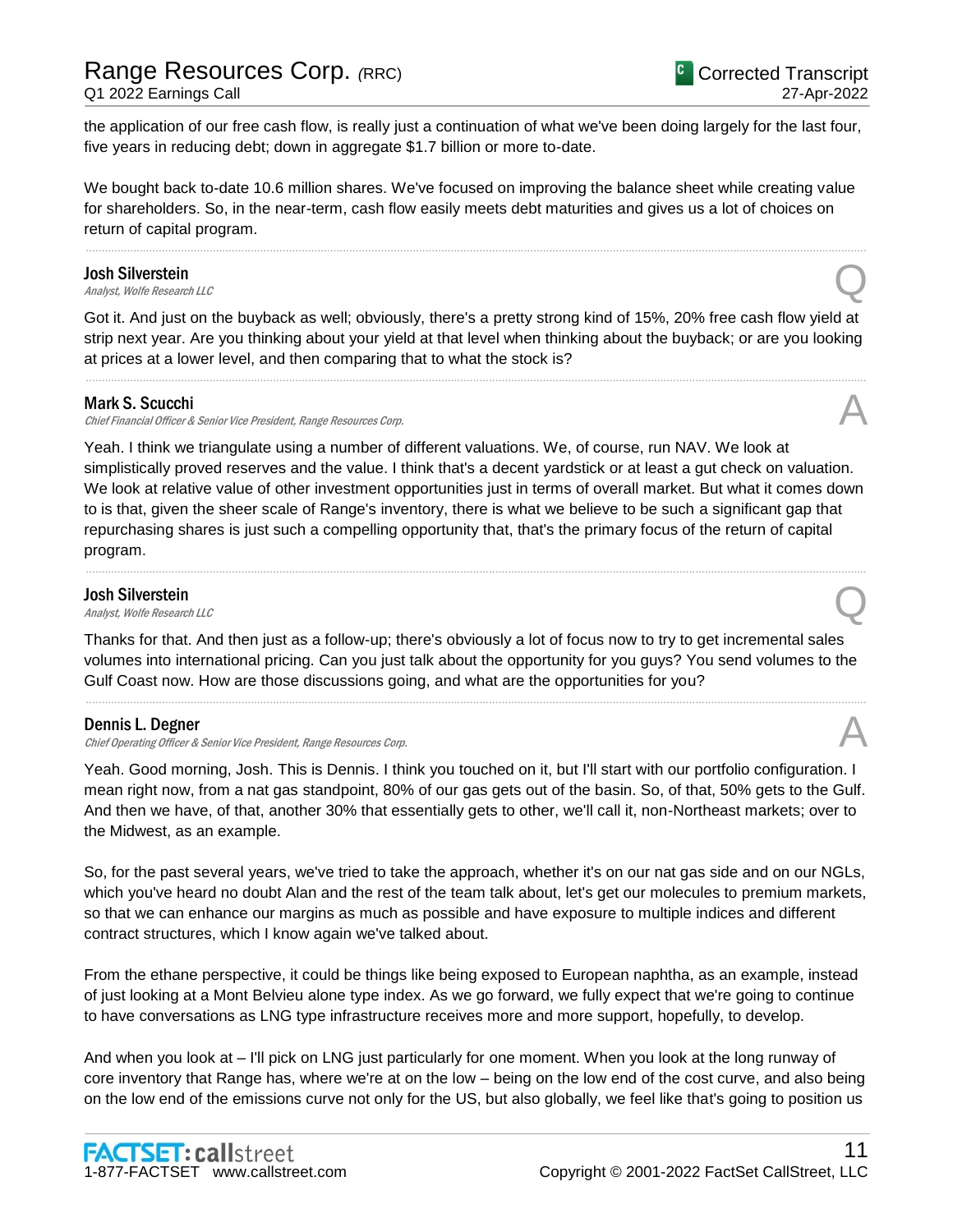well to continue to basically move our gas on the pipes that we have to get into places like the Gulf as that infrastructure develops; and even in the Northeast, if we see future LNG facilities come into play there.

We feel like we're well poised for that. These are multi-decade decisions for this infrastructure to go into the ground. And so, we feel like our inventory is going to feed well into that. And for those organizations who are going to want to build that infrastructure, they're going to be looking for a surety of supply.

So, we'll have ongoing conversations in the future. We want to get our molecules, again, to those premium markets. We've been playing in the LNG space for the past several years. We've got some volumes that are already going to those type infrastructure setups, and we'll continue to do so and look for those opportunities going forward.

......................................................................................................................................................................................................................................................

......................................................................................................................................................................................................................................................

......................................................................................................................................................................................................................................................

......................................................................................................................................................................................................................................................

### Josh Silverstein

**Josh Silverstein**<br>Analyst, Wolfe Research LLC

Great. Thanks, guys.

### Dennis L. Degner

Chief Operating Officer & Senior Vice President, Range Resources Corp.

Thanks, Josh.

**Operator**: Thanks. Our next question comes from the line of Michael Scialla with Stifel. Your line is open.

### Michael Scialla

**Michael Scialla**<br>Analyst, Stifel, Nicolaus & Co., Inc.  $\bigotimes$ 

Yeah. Good morning, everybody. Mark – excuse me, Jeff, you said that you could grow when the market calls for it. You've got a pretty good handle on the macro outlook. I'm wondering when do you anticipate the market will need either more production from Range specifically or even Appalachia? And does that get pushed out at all with higher gas prices; or how does that look right now in terms of when you would anticipate growth from either Appalachia or Range?

......................................................................................................................................................................................................................................................

### Jeffrey L. Ventura

President, Chief Executive Officer & Director, Range Resources Corp.

Yeah. Well, I think in terms of – on the macro side, we saw it even in Europe last summer, with the hard push with Europeans towards wind and solar and the issues they had last summer and basically needing more gas. And even if you roll back over the last decade, countries like Germany, shutting – post Fukushima, shutting down nuclear and moving away from coal and pushing into wind and solar and realizing, yeah, they had a big need for natural gas. And then, of course, with the tragedy in Ukraine, now having the source of your supply, an ethical source and a surety of supply and all those types of things are critical.

So that, I think, really increases the call on gas from the US or LNG. Fortunately, the US, as I mentioned in the call notes, US with the discovery of the Marcellus Utica/Point Pleasant is now – has the largest producing gas field in the world, and we're by far the largest producer of gas globally. It's not even close. So I think there would be a bigger call on US gas, which will increase demand.

The other thing I'd – you've seen is, again, going back to the crisis in Europe and increased call on US coal. And then in the US, less coal to gas – or switching away from gas to coal, coupled with higher pricing. So all that, I think, says more supply, more demand for US gas. Fortunately, we're in the basin that has the largest gas field.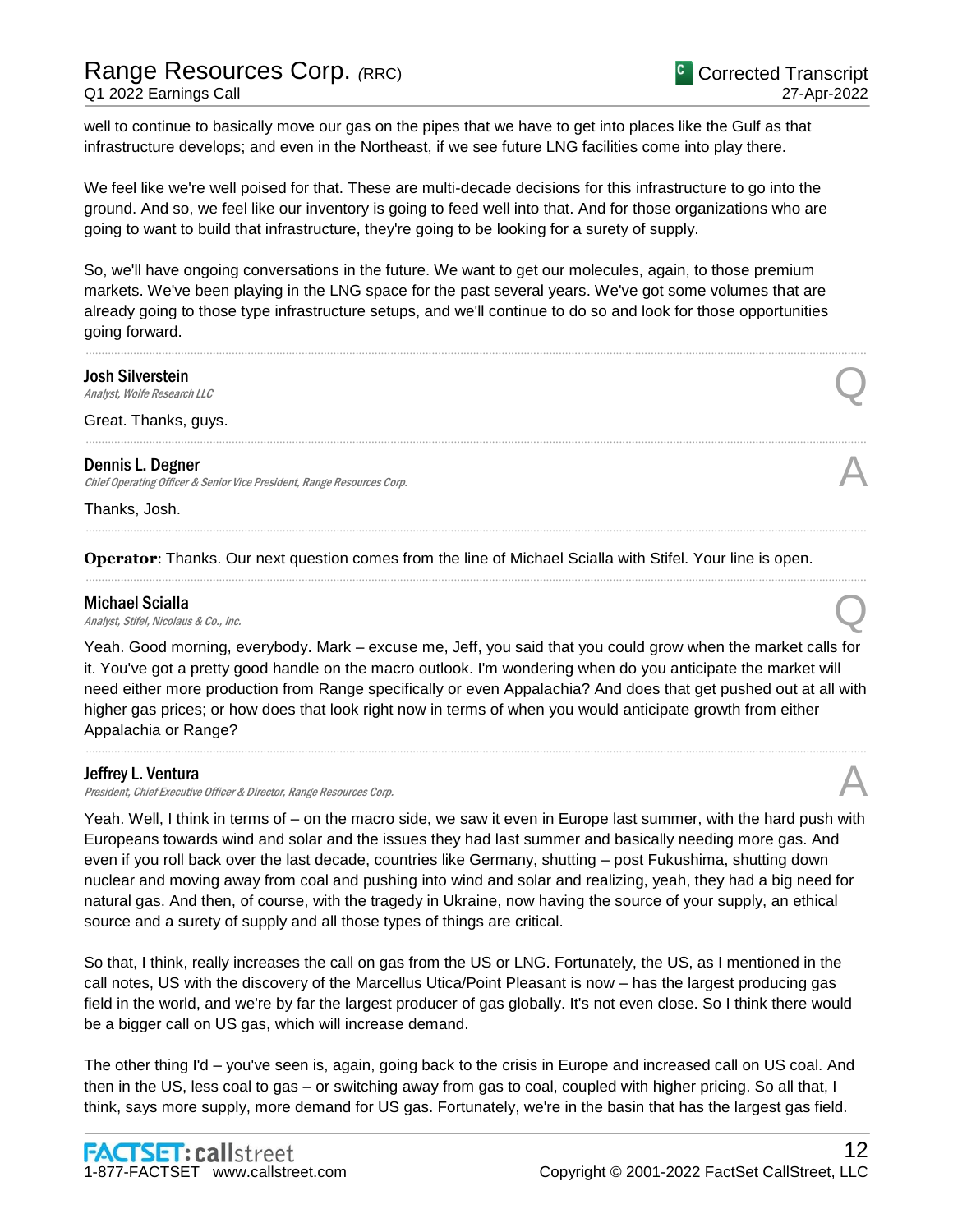# Range Resources Corp. *(*RRC) Q1 2022 Earnings Call

We've got the largest core inventory. So I think we're in a good position. And of course, you've seen the strip now increase price not just the front month, but really for the next decade, gas prices move up.

So we're in a good position. As far as Range for this year, clearly, we're at maintenance capital. We've said that and we'll stick with that. And Mark talked about the waterfall of capital: one, maintenance capital; two, debt reduction; three, shareholder returns; and then but the ability to grow.

So when that's called for and that will – then you get into the whole discussion of infrastructure and the timing and all those things, which we'll consider. And infrastructure, by the way, not just in the Marcellus, but you're seeing constraints potentially pop up within a year in the Haynesville and even widening of basis in the Permian on gas takeaway. So, we think we're in a good position in the call in US demand higher. We have largest core inventory, good relationships with international customers. We have contracts. We've been in discussions. So I think we're in a good spot.

......................................................................................................................................................................................................................................................

### Michael Scialla

**Michael Scialla**<br>Analyst, Stifel, Nicolaus & Co., Inc.  $\bigotimes$ 

Is it fair to say, given those things you laid out, especially the constraints, that you're probably not able to really grow much in 2023; or is there some possibility of grabbing market share that early?

......................................................................................................................................................................................................................................................

### Jeffrey L. Ventura

President, Chief Executive Officer & Director, Range Resources Corp.

Well, we'll look at that as we get later in the year and lay up 2023. Even within the basin, it's different, whether you're in the far Northeast part of the Pennsylvania per se, versus in the Southwest part of the play. So where we are, we're in a better position.

There is some takeaway capacity in the Southwest part of the play, currently through coal plant retirements, through the shell cracker will come on, that will have a little incremental demand for gas and those types of things, coupled with the discussion that everybody's focused on MVP. It's 95% done, and there's a big call on it to be complete. So, we'll see those – that get completed in 2023. Any of those things that takes gas out of the basin creates more space.

And then I think the other thing that you do see is limits to core inventory or Tier 1 inventory; not for us, but for other people. So that could also create some space and some ability to take market share.

......................................................................................................................................................................................................................................................

### Michael Scialla

**Michael Scialla**<br>Analyst, Stifel, Nicolaus & Co., Inc.  $\bigotimes$ 

Thanks for the detail. And just want to follow up on Project Canary, see where that stands today, and if there's any line of sight of getting to a premium price for responsibly-sourced gas?

......................................................................................................................................................................................................................................................

### Dennis L. Degner

Chief Operating Officer & Senior Vice President, Range Resources Corp.

Yeah. This is Dennis. Thanks for the question. At this point, we've been awfully pleased with the monitoring that we've had really across the program. I think we mentioned it in the past. We've had four pads that essentially we've gone through the certification process with Project Canary. We continue to investigate other alternatives for monitoring. And a lot of it so that we make sure that we're continuing to capture data. We know that, that is really key to telling our story and further supporting emissions numbers like we touched on today in our call notes for 2021.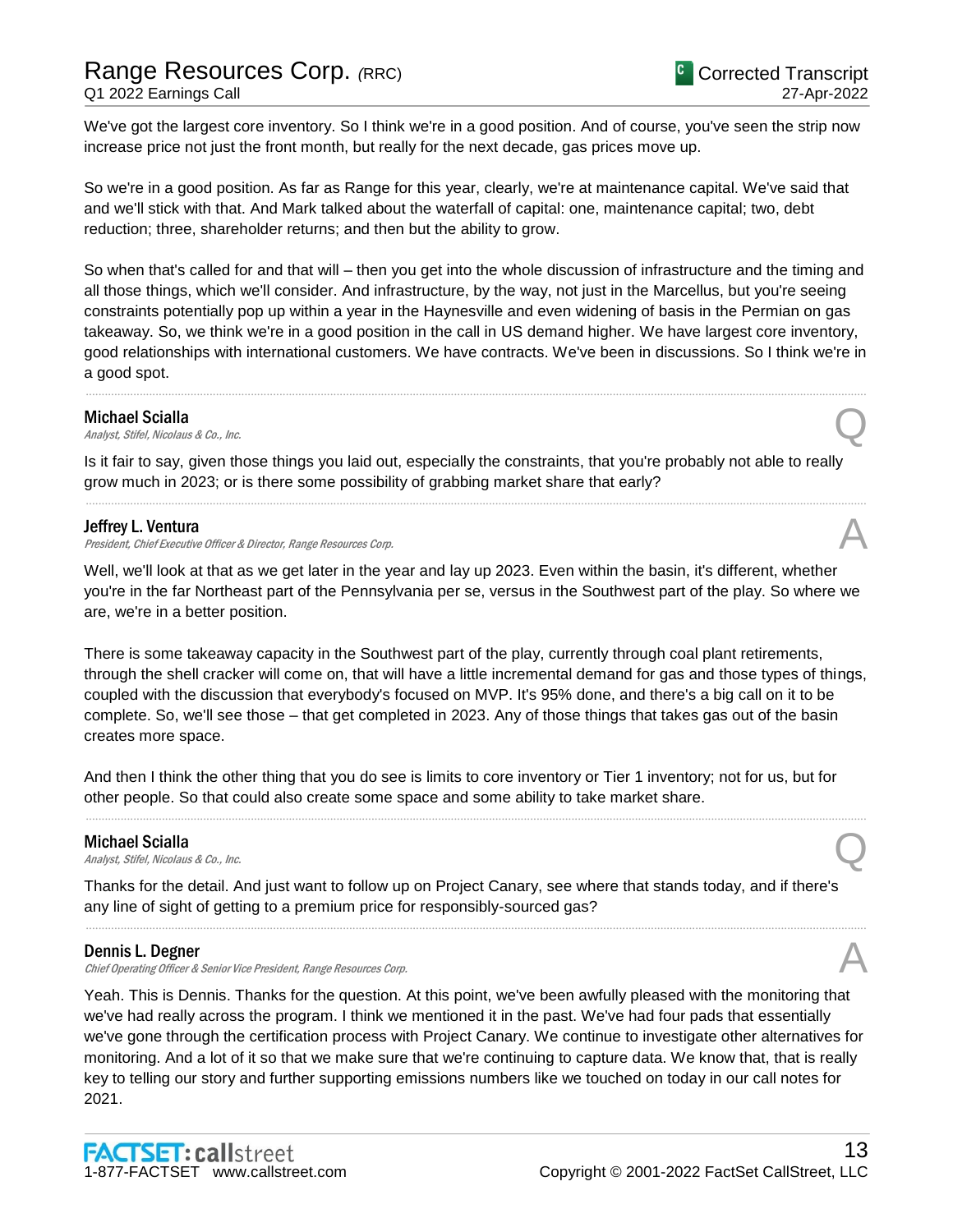RSG, right now, the premium that we've been able to capture has more than covered the cost. But, as you would imagine, that's still an emerging market and an emerging space. So, until that market, let's just say, further develops, we're continuing to collect data, we're continuing to investigate the various certification pathways what makes sense for Range; and also our counterparties, we're having a lot of ongoing conversations between our marketing team and those that we're transacting with on a regular basis so that there's alignment there as well.

And so, I would fully expect to see us continue to play in this space as we move forward and further tell our story about our low emissions and where we stand. ......................................................................................................................................................................................................................................................

Michael Scialla **Michael Scialla**<br>Analyst, Stifel, Nicolaus & Co., Inc.  $\bigotimes$ 

Thank you, guys.

**Operator**: Thank you. Our next question comes from the line of Doug Leggate with Bank of America. Your line is open. ......................................................................................................................................................................................................................................................

......................................................................................................................................................................................................................................................

### John H. Abbott

**John H. Abbott**  $\Omega$  analyst, BofA Securities, Inc.  $\Omega$ 

Good morning. This is John Abbott on for Doug Leggate. The first question that we have is on your transportation optionality; specifically, we're looking at slide number 11, where you talk about gathering costs declining naturally over time. And then you have optionality with your transportation agreements. You have the option to renew or let them expire. Any color on those transportation agreements that could potentially expire? Just given where gas pricing – commodity prices are at, does it make sense to let them expire at this point in time?

......................................................................................................................................................................................................................................................

### Dennis L. Degner

Chief Operating Officer & Senior Vice President, Range Resources Corp.

Yeah. Good morning, John. This is Dennis. I'll tackle that first here, and Mark may want to chime in. But ultimately, I think one of the reasons why we've always couched it as a decision point for us to retain, renew, or release depending upon what's going on in the marketplace, is for the very question, I think, what you're asking here. And I think as we look forward, we have conversations around infrastructure.

You can make the argument that some of the portfolio, it would make sense to retain. But we're going to evaluate each one of those as they get ready to expire from a cost perspective, not only cost to what markets they get to. Clearly, if you take a pipe like MVP as an example, it starts to, yes, add takeaway, but it also changes some of the dynamics and maybe pricing at the different end markets that we could see.

So, from a diversification standpoint, I'll go back to maybe how we started visiting with Josh this morning, we will want to have some diversification in our portfolio because we see that as key both today; and it's been that way historically, and we expect it to be important as we move forward.

But to specifically answer your question, will we let those expire? I think we'll no doubt evaluate each one of those as we get close, and we'll make the right decision for our program, whether it's more maintenance type activity, other pipes get commissioned, or if we are looking at some low modest growth type profile.

......................................................................................................................................................................................................................................................

John H. Abbott **John H. Abbott**  $\Omega$  Analyst, BofA Securities, Inc.  $\Omega$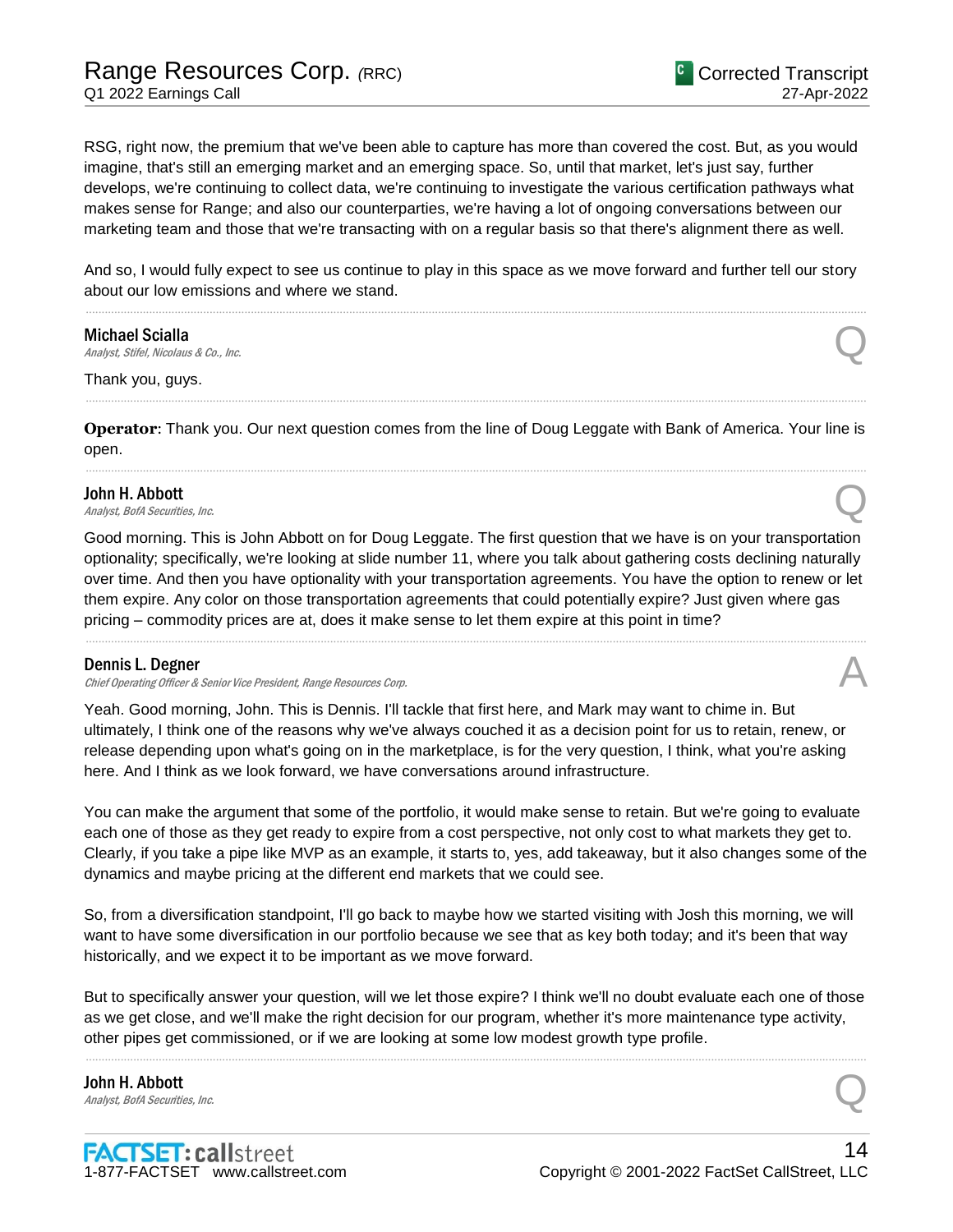Appreciate it. And then our follow-up question is on cash taxes. You updated your long-term view and you've suggested a at least \$1 billion of free cash flow per year in 2025 and beyond. Mark, we understand that you have the NOLs. Just assuming long-term \$4 gas, at what point do you see yourselves as a full cash tax bearer?

......................................................................................................................................................................................................................................................

### Mark S. Scucchi

Chief Financial Officer & Senior Vice President, Range Resources Corp. A

Sure. So, cash tax is clearly top of mind for everyone. It's a byproduct of higher commodity prices. So, something the industry hasn't faced in a while. But fortunately, for Range sitting with about \$2.9 billion in federal NOLs, we are starting from a very strong position. That's an asset, a deferral of cash taxes for our shareholders that, frankly, with higher prices gets realized sooner than just even a few months ago.

I think it's important to note the composition of that NOL, when those are generated, alter how they are utilized going forward. So for Range, of the total \$2.9 billion in federal NOLs, \$1.2 billion of those are able to be used and offset up to 100% of your taxable income. After that, the remaining \$1.7 billion or so, you're able to offset up to about 80% of your taxable income. It just has to do with regulations and when those NOLs were generated.

So what it means is for 2022, certainly don't expect cash federal taxes. For 2023 and the next few years, you will be able to use that \$1.7 billion bucket and offset the vast majority, would expect some 80% or more, based on that NOL; as well as the deductions generated in those years. So, suffice it to say that while cash taxes may be due in the next couple of years, they will be largely mitigated and pushed out, and I think that's a very good relative position compared to peers.

We also noted that we've got \$860-some-million in NOLs at the State of Pennsylvania. We commented on the year-end call that, again, within the State of Pennsylvania, you can offset up to about 80% of your taxable income, a very low effective rate, I think, 1% type area for state-level taxes.

......................................................................................................................................................................................................................................................

......................................................................................................................................................................................................................................................

......................................................................................................................................................................................................................................................

......................................................................................................................................................................................................................................................

John H. Abbott **John H. Abbott**  $\Omega$  Analyst, BofA Securities, Inc.  $\Omega$ 

Appreciate it, Mark. Thanks for taking our questions.

### Mark S. Scucchi

Chief Financial Officer & Senior Vice President, Range Resources Corp.

Thank you.

**Operator**: Thank you. Our next question comes from the line of David Deckelbaum with Cowen. Your line is open.

## David Adam Deckelbaum David Adam Deckelbaum<br>
Analyst, Cowen & Co. LLC

Thanks for taking my questions, everyone. I just wanted to ask a follow-up on the LNG side, if I may. As you think about the world kind of growing. You laid out in your slide deck certainly demand of, call it, like an incremental 20 Bcf a day of projects. In a world where infrastructure isn't necessarily keeping up with that, beyond MVP, is there a – I know others have asked about this today, is there a general number that we could think about the incremental capacity that Range would have to grow on 1 million cubic feet a day basis beyond the \$400 million that's coming up for recontract?

......................................................................................................................................................................................................................................................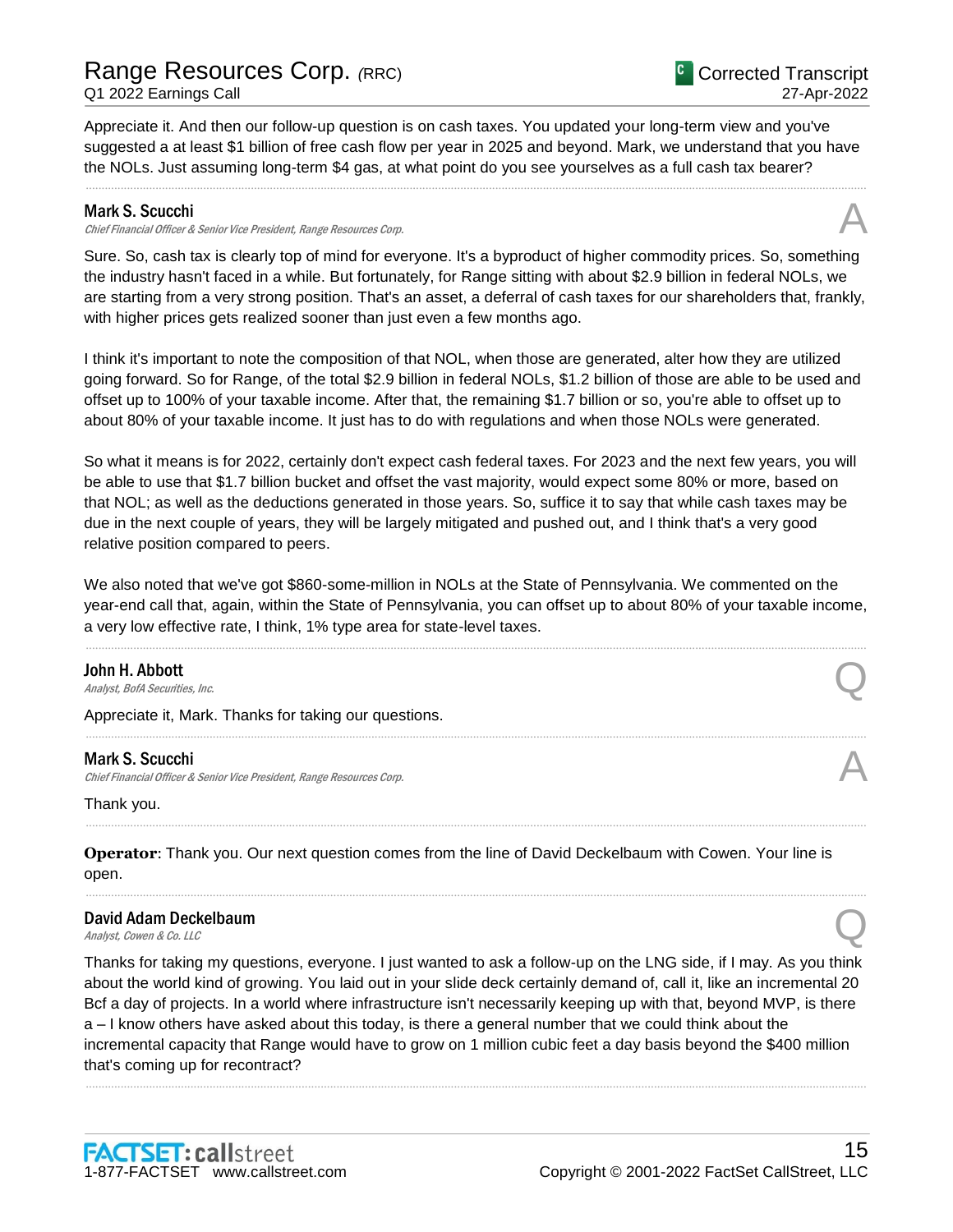# Range Resources Corp. *(*RRC)

Q1 2022 Earnings Call

### Jeffrey L. Ventura

President, Chief Executive Officer & Director, Range Resources Corp.

Let me just at a high level, I mean, we're saying 50% of it goes to the Gulf. So, 50% of 1.6 Bcf per day just the gas part, ignoring the NGLs, is 800 Mmcf per day of that. Then you can look at incremental growth beyond that. But let me flip it to Dennis to talk about pipes.

......................................................................................................................................................................................................................................................

### Dennis L. Degner

Chief Operating Officer & Senior Vice President, Range Resources Corp.

Yeah. David, I think maybe I'll take a step back and maybe attack this a little bit differently. There's no doubt, I think we're all seeing, as Jeff touched on in his comments this morning, the benefit of having additional infrastructure that goes into place for energy security, both here locally but also when you think about it globally. Because that infrastructure as it reaches support and gets commissioned – built and commissioned, in some ways, I would say, growth really becomes a part of the line of sight, once you see that infrastructure to start to come into realization, if you will.

But regardless, whether Range sends future growth molecules to an LNG facility or that frees up the ability to put gas into other local infrastructure, as Jeff pointed to, like the shell cracker or other outlets, it really provides optionality. And back to some of the diversification that we pointed to earlier in some of our comments around pipes expiring or renewing.

So, we see that is just really good optionality for us, much like in some regard to our ethane optionality when you look at us having ethane molecules on three of the four main outlets out of the Northeast, just kind of as a tangent. So, I don't know that growth is necessarily going to be the driver in this, but we do see as that infrastructure comes into place, it provides good optionality. And whether we see the best premiums and margin enhancement through the LNG facilities or we take those molecules and put them into other infrastructure, we look to further improve our margins by doing so.

......................................................................................................................................................................................................................................................

### Jeffrey L. Ventura

President, Chief Executive Officer & Director, Range Resources Corp.

And I would just say, globally, if you look at commodities like oil or gold or wheat, US commodities trade kind of like global commodities, except for natural gas. So, as the natural gas export facilities expand and grow, US gas – it should raise price of the US gas. It should trade more like a global commodity. So we have the access to get to LNG facilities, and we're in discussions and we have good relationships with some of the international players. But even the other, just US gas in general, I think, would come up as a trade more like a global commodity.

......................................................................................................................................................................................................................................................

## David Adam Deckelbaum David Adam Deckelbaum<br>
Analyst, Cowen & Co. LLC

That's a great point, Jeff. And then my only follow-up would be – I know Josh asked about this earlier on how the contracting conversations are going. Do you think that there is sort of a high floor fixed price that would be coming from demand contracts that would incentivize more offshoring of domestically-produced gas that might sort of bridge this transition from gas trading as more of a domestic fuel versus a global commodity?

### Jeffrey L. Ventura

President, Chief Executive Officer & Director, Range Resources Corp.

Yeah. I think as people bid more for US gas and again as that arb will decrease and compress. So the answer is yes. ......................................................................................................................................................................................................................................................





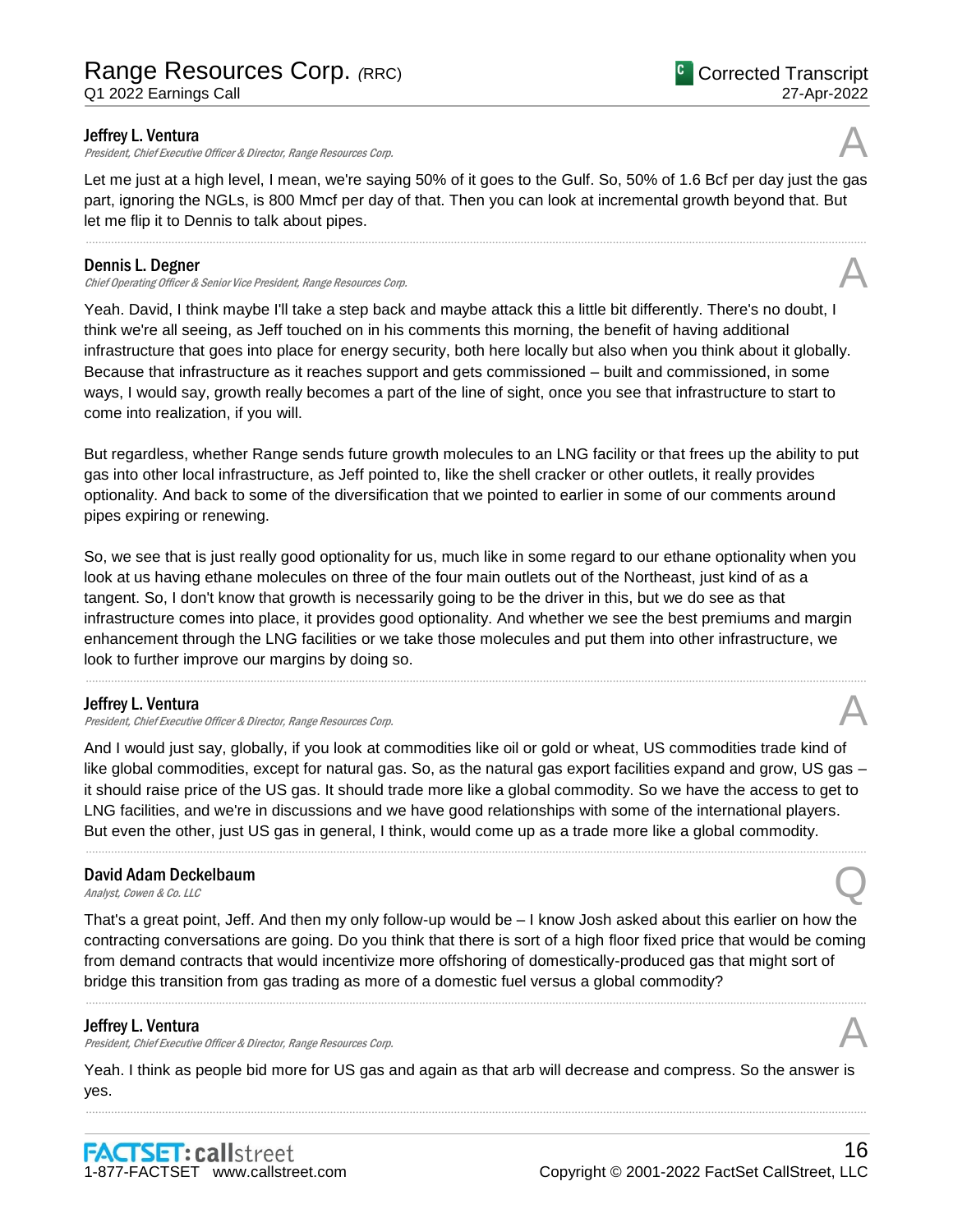David Adam Deckelbaum<br>Analyst, Cowen & Co. LLC

### Thank you, guys.

### Dennis L. Degner

Chief Operating Officer & Senior Vice President, Range Resources Corp.

### Thank you.

**Operator**: Thank you. Our next question comes from the line of Arun Jayaram with JPMorgan. Your line is open. ......................................................................................................................................................................................................................................................

### Arun Jayaram

Arun Jayaram<br>Analyst, JPMorgan Securities LLC

Yeah. Good morning. I wanted to get some thoughts from the team on how you think the Russia-Ukraine conflict will impact NGL export fundamentals, ethane, and maybe the heavy end of the barrel. So, quick thoughts on how you think the conflict and, call it, the rerouting of energy supplies to Europe could impact the NGL fundamentals?

......................................................................................................................................................................................................................................................

### Alan Engberg

# Alan Engberg<br>Vice President-Liquids Marketing, Range Resources Corp.

Yeah. Thanks, Arun. This is Alan. I head up our Liquids Marketing business. Appreciate the question. It's a good question. I'll start with LPG. The impact on LPG is, it's rather small on a global basis, but kind of like with gas and crude, it's big with respect to Europe's imports. So, Russia exports roughly, call it, 40,000 barrels per day of LPG to waterborne markets and about 100,000 barrels per day via overland markets.

So again, that represents 140,000 barrels per day. That's around 1% of total global LPG demand. But it's a much bigger portion of Europe's imports. And as a result of that, Europe is going to be tight, and that tightness – if you have to replace those barrels, the best market to get them from is really from the US. We're best situated from a logistics standpoint.

And in particular, Marcus Hook, where we have our exports out of our best position to supply any shortfall out of – in Europe due to Russian sanctions. Just that 140,000 barrels per day or so, just to put into context, that's roughly equivalent to five extra VLGCs per month of the US Gulf Coast or out of Marcus Hook. So, it's a significant amount.

That's a direct impact on LPG. There's some indirect impacts as well. If we look at just naphtha coming out of Russia, it is roughly 4 times more than what the LPG is. So the naphtha markets are tightening globally. And what that means indirectly for LPG is that the spread between propane and naphtha is going to widen in favor of propane actually becoming more preferred going into flexible ethylene steam crackers. And that could add a big chunk of demand, and we're already seeing that starting to happen in Europe.

And then finally, shortages of natural gas as we've seen TTF prices are high. It can obviously go higher. So, anyone that can actually put LPG into fuel probably started doing that last fall. But if there's physical shortages of natural gas, there's going to be continued creativity, people continuing to be motivated to look for other ways to fuel LPG; whether it's industrial complexes, refineries, or just spiking directly into natural gas. So, we see a lot of indirect impacts that could almost double the call that we previously had on demand growth for LPG globally over the next couple of years.



# ......................................................................................................................................................................................................................................................

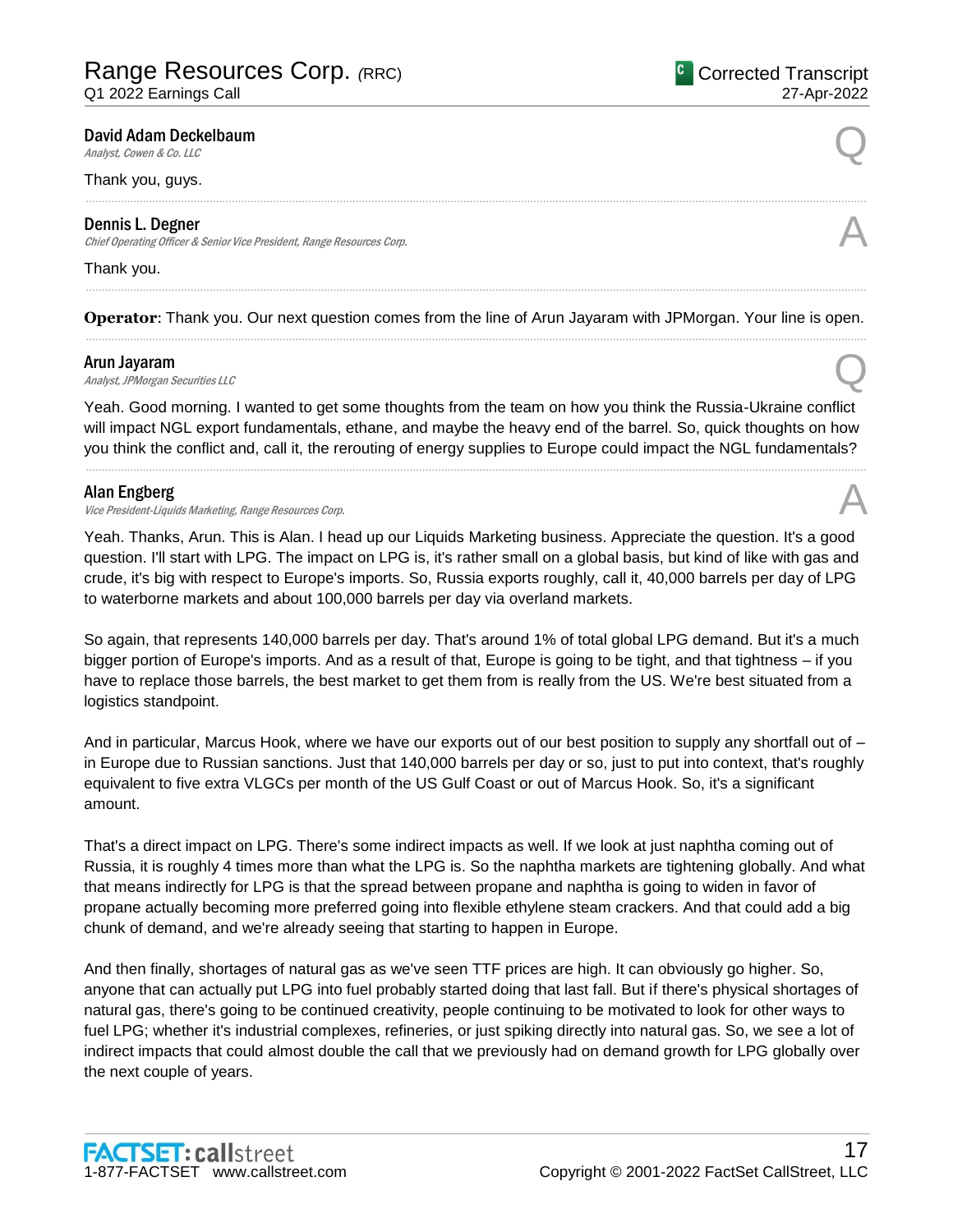So what that means for propane, right now, it's trading down around, call it, 53%, 55% of WTI. Our view is still that it's going to be 60% to 70% of WTI. And, really, it's only lagged recently because we've just gotten through the winter. And I think some of the fears of running out of supply this winter have kind of eased and that's why things eased a little bit. Also crude itself is just really bullish right now.

And so, with both propane and crude bullish, with crude being much more liquid than propane, there's been some lag, I would say, in the price of propane. But we fully expect that we'll see that relationship or that ratio increase in favor of propane as we go through the rest of the year.

For the last part of your question, you asked about ethane. Really, we don't have a lot of visibility on that. I don't think there's really much of an impact except to say, indirectly, again, what we're seeing is that the – for international crackers that rely on naphtha, or heavier feedstocks, the appetite for something like ethane out of the US and in particular, out of Marcus Hook, has been really, really high; just because the advantage to cracking ethane is so far superior to that of the other feedstocks.

So we've seen – and Dennis commented on this in his prepared remarks, we've seen ethane exports really high and continuing to increase. And given our forecast for this year with new ethane VLECs coming on the market, we only see that continuing to increase as we go through the year.

......................................................................................................................................................................................................................................................

So, I hope that answers your question.

### Arun Jayaram

**Arun Jayaram**<br>Analyst, JPMorgan Securities LLC

No, that was great. And I just had a quick follow-up. You guys have takeaway capacity to move half of your gas volumes to the Gulf Coast. You mentioned that you're selling, call it, 400,000 MMbtu a day to LNG exporters. I'm wondering if you could comment, what kind of pricing are you getting relative to those volumes? Are you getting any sort of premium relative to Henry Hub?

And then as you think about potentially looking at, call it, marketing agreements, maybe long-term supply agreements to LNG exporters, could you talk about what type of risk would a producer have in periods where – let's argue, if you signed a 10-year agreement where in periods when the market may be have a temporary supply imbalance and where prices globally were weak. So, I'm just wondering talk about what kind of risk does the producer have in some of those long-term agreements?

......................................................................................................................................................................................................................................................

### Dennis L. Degner

Chief Operating Officer & Senior Vice President, Range Resources Corp.

Yeah. Arun, this is Dennis. I'll start off with kind of the current then move to the future. And from a current perspective, the 400,000 MMbtu a day that we've referenced is already contracting in the LNG space. I think if you were to look across the board, historically, a lot of those have been based on some kind of, we'll call it, natural gas indices. And so it's pretty common, whether it's Range or others, I think, to have a similar structure.

We don't typically, as you would imagine, disclose what those contract terms look like. But it's competitive in the portfolio. It's a good way of adding in some diversification to how we look at pricing and getting exposure to different environments. So, it's very competitive within the portfolio that we have today.

As we look at the go-forward though piece, I mean we're open to those conversations whether it's exposure to TTF, or basically on something more traditional, whether it's hub-based or something else. And I'll reference back to something we touched on earlier. As an example, we were the first to export ethane out of the US. And as a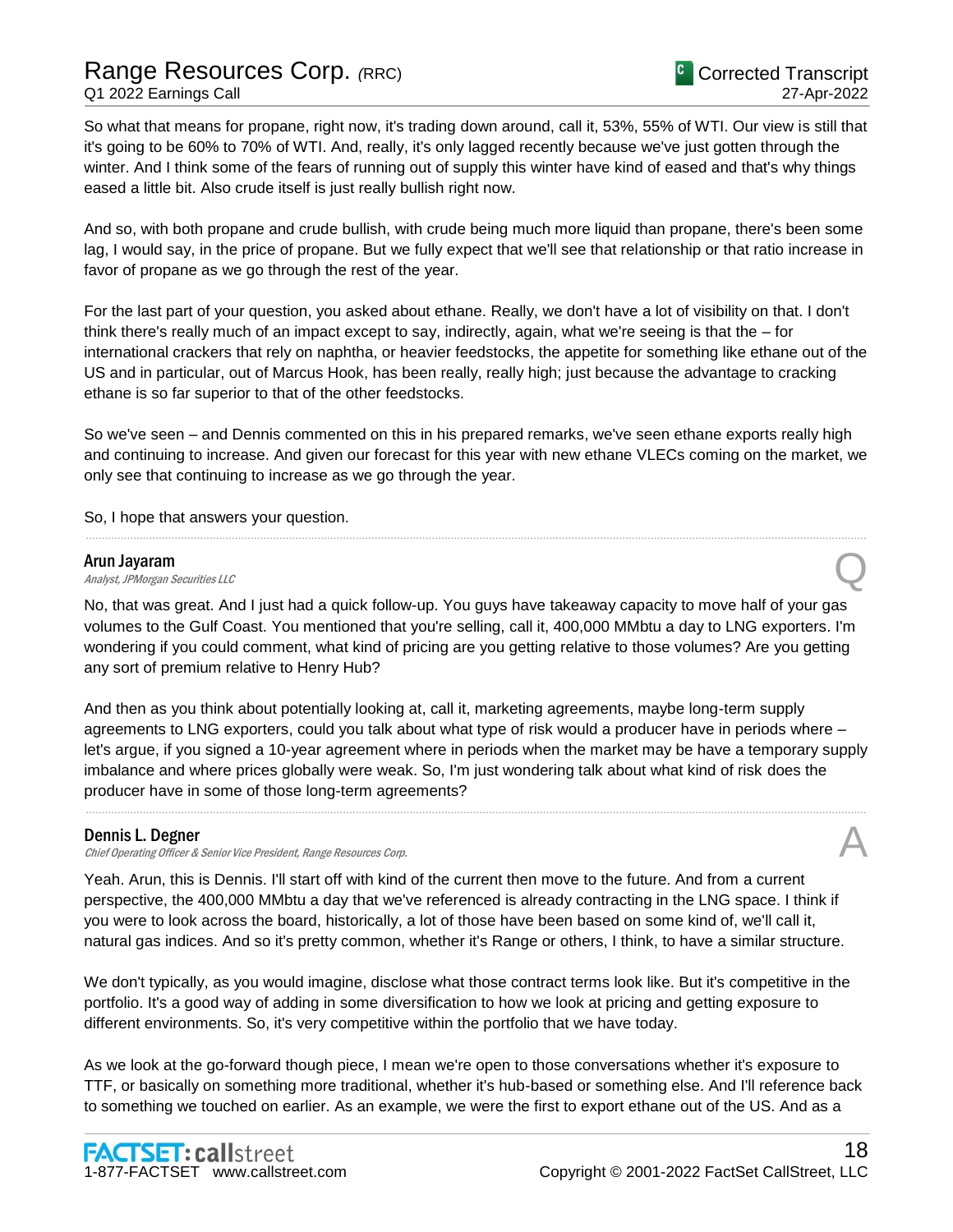part of that, along with other ethane deals that we put in place, came different exposures to different indices and structures like European naphtha as an example.

So, we're very open to different exposures. We also want to make sure that we're aligning the risk with the rest of our program, though. And so that's where clearly Mark's input and the rest of the senior management team comes into play as well. We make sure that, that all aligns, coupled with that diversification. So, we've been playing in that space for the past several years. We're open to it, but it also has to align with the risk of our organization.

......................................................................................................................................................................................................................................................

### Arun Jayaram

**Arun Jayaram**<br>Analyst, JPMorgan Securities LLC

All right. Great. Thanks.

**Operator**: Thank you. We are nearing the end of today's conference. Ladies and gentlemen, we are nearing the end of today's conference. We'll go ahead and answer Noel Parks of Tuohy Brothers for our final question. ......................................................................................................................................................................................................................................................

......................................................................................................................................................................................................................................................

......................................................................................................................................................................................................................................................

......................................................................................................................................................................................................................................................

### Noel Parks

**Noel Parks**<br>Analyst, Tuohy Brothers Investment Research **Q** 

Hi, good morning.

### Jeffrey L. Ventura

President, Chief Executive Officer & Director, Range Resources Corp.

Good morning.

### Noel Parks

**Noel Parks**<br>Analyst, Tuohy Brothers Investment Research **Q** 

With the increase we've seen in gas prices, of course, that does a lot for free cash flow upside. But I was wondering, I think since the last call, the two-year strip is up about \$2 to \$2.50 since then. And I'm just wondering, as far as how you look at your inventory and its definition of priorities, what's maybe first or lowest-hanging fruit benefit that you get from just that extra price flexibility? Does it have any implications for geography or for just drilling patterns, give the ability to concentrate more in certain areas because the high-return inventory pool sort of expands with if you sustain higher prices for a while?

......................................................................................................................................................................................................................................................

### Mark S. Scucchi

Chief Financial Officer & Senior Vice President, Range Resources Corp.

Sure, Noel. This is Mark. I'll kick it off. So with Range's footprint, 250-plus pads across Southwest Pennsylvania, existing pads infrastructure in Northeast Pennsylvania as well, and our practice over a number of years of adding wells to existing pads as well as building new pads, you've got what I'll call at a very superficial level, a blended average to an extent of inventory within each program year. So, a year's drilling program is not selected – each individual well is not necessarily selected because it was economic only at \$2.50, so we're going to drill this well. This well was economic at \$4, so we're going to go drill this well.

As we look at the program year, it's about the overall return of that program, the availability of infrastructure, be it the gathering system, the compression, and the ultimate destination and realized price and netback for that production. So the price is certainly beneficial, but I would say, has not significantly altered how we view the inventory in totality or the drilling program.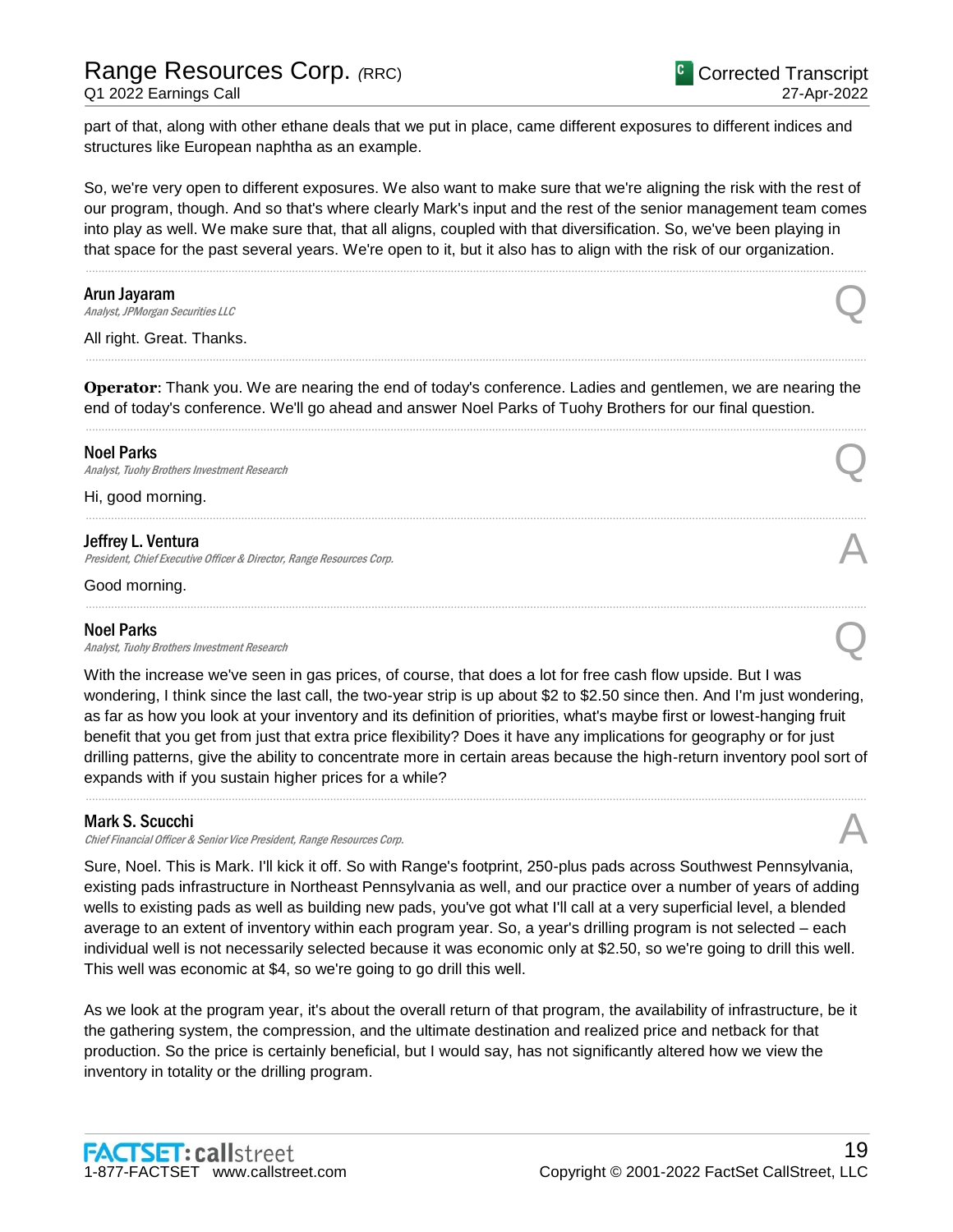# Range Resources Corp. *(*RRC) Q1 2022 Earnings Call

With some 3,000 locations in the Marcellus, 2,000 of which are 2 Bcf per 1,000 or greater, that hasn't altered. One question that's come up periodically is, are you drilling the Lycoming County, the Northeast Pennsylvania because prices are up and you're giving it a different inventory? The answer is no. The returns across all of our wells are highly competitive with the program. Drilling those wells is no different than drilling a selected pad in Southwest Pennsylvania.

It's a function of available transport gathering and so forth, and the returns on those wells is competitive. So longwinded to answer your question, I would say, prices are clearly a positive, but it doesn't alter how we view the allocation of capital and well selection.

......................................................................................................................................................................................................................................................

#### Noel Parks

**Noel Parks**<br>Analyst, Tuohy Brothers Investment Research **Q** 

Great. Thanks a lot. And just my follow-up, given that you have achieved this smaller frac footprint, I was wondering if that also had any implications operationally in terms of just what you have to or can do as far as offset frac planning and so forth?

### Dennis L. Degner

Chief Operating Officer & Senior Vice President, Range Resources Corp.

Yeah, Noel, I would kind of frame the smaller footprint as benefit today, more benefit in the future. Meaning, we know that as we return to our pad sites, as I take a step back, we've got around approximately 250 pad sites, and you look at us having close to 1,200 producing wells across the field, you can kind of do the math, it's somewhere in the neighborhood of around five to six kind of an average window of number of wells per pad.

......................................................................................................................................................................................................................................................

But as we move back to those pads with existing infrastructure, our ability to conduct simultaneous operations, produce well safely, all of that plays a factor in how we're forward-looking around efficiencies, safety, and really continuing to develop our assets and harvest our reserves. So significant benefit in the near-term, I'd say more benefit as we look at the future. And we're going back to those pad sites that then have 8, 10, or even a few more wells.

......................................................................................................................................................................................................................................................

......................................................................................................................................................................................................................................................

......................................................................................................................................................................................................................................................

......................................................................................................................................................................................................................................................

### Noel Parks

**Noel Parks**<br>Analyst, Tuohy Brothers Investment Research **Q** 

Great. Thanks a lot.

### Jeffrey L. Ventura

President, Chief Executive Officer & Director, Range Resources Corp.

Thanks, Noel.

**Operator**: Thank you. This concludes today's question-and-answer session. I would now like to turn the call back over to Mr. Ventura for his closing remarks.

### Jeffrey L. Ventura

President, Chief Executive Officer & Director, Range Resources Corp.

Yeah. I just want to thank everybody for participating in the call this morning, and feel free to follow-up with any additional questions you might have. Thank you.

......................................................................................................................................................................................................................................................